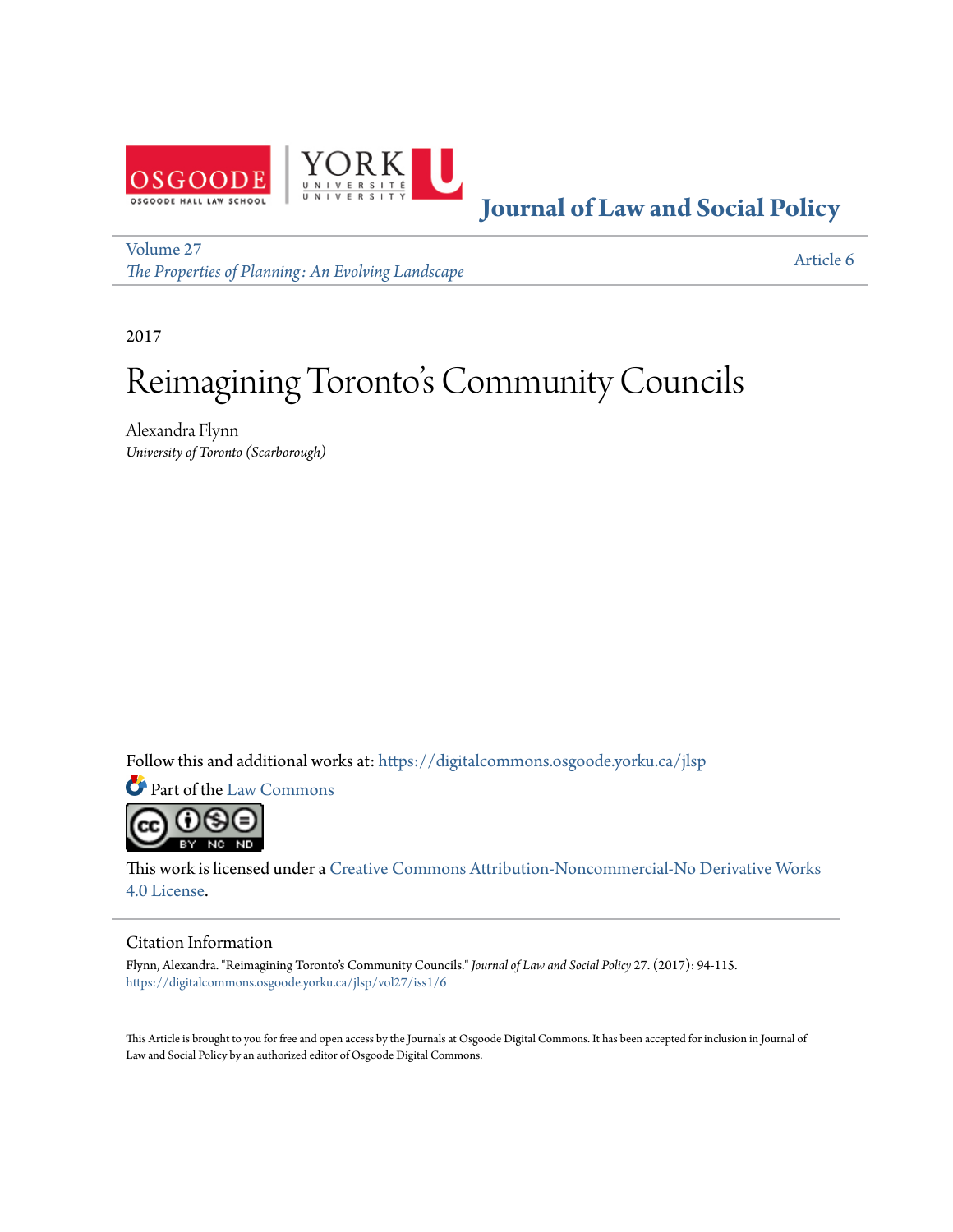## **Reimagining Toronto's Community Councils**

## ALEXANDRA FLYNN

Cet article étudie les conseils communautaires de Toronto, une création post-fusion visant à atténuer les effets d'une ville devenue beaucoup plus grande. En utilisant une approche méthodologique mixte pour comprendre leur rôle et leur fonction, cet article démontre que les conseils communautaires se concentrent fortement sur les questions d'aménagement local et d'utilisation des terres. Cependant, en vertu du droit applicable, les conseils communautaires de Toronto peuvent augmenter leur pouvoir délégué de prise de décision de façon à jouer un plus grand rôle de gérance relativement à certaines affaires préoccupantes des voisinages de la ville, telles que les effets « locaux » de questions qui surviennent « à l'échelle de la ville », et de façon à donner un rôle décisionnel aux membres non conseillers. Cet article avance que la ville de Toronto devrait revoir le concept de conseil communautaire pour que ces conseils puissent jouer un plus grand rôle dans le modèle de gouvernance de la ville, ce qui leur donnerait un rôle semblable aux organismes similaires d'autres villes de l'Amérique du Nord et ce qui créerait un gouvernement municipal plus accessible et participatif.

This article examines Toronto's community councils, a post-amalgamation creation meant to buffer the effects of a much larger city. Using a mixed methodology approach to understand their role and function, this paper finds that community councils largely focus on local planning and land use issues. However, under applicable law, Toronto's community councils have the capacity to increase their delegated and decision-making power to serve a greater stewardship role in matters of concern to the city's neighbourhoods, such as the "local" effects of "city-wide" issues, and to include noncouncillor members as decision-makers. This paper argues that the City of Toronto should reimagine the design of community councils so that they may serve a stronger role in the city's governance model, bringing them in line with similar bodies in other North American cities and fostering a more accessible and participatory municipal government.

IN 1997, THE PROVINCE OF ONTARIO amalgamated six municipalities and one regional municipality to form the current boundaries of the City of Toronto. At the eleventh hour, to pacify residents' concerns that the amalgamated city would be less accessible, the enabling legislation provided for the creation of "community councils." Their boundaries were based on those of the pre-amalgamated municipalities, but their role and function were to be designed by the new city. As designed, community councils were meant to make decisions on issues such as local planning, on-street permit parking, and traffic calming, but neither on matters affecting more than one community council nor on matters determined to have "city-wide" significance.<sup>1</sup> Since their inception, City Council has tinkered only slightly with the model, reducing the

 Assistant Professor, Human Geography & City Studies, University of Toronto (Scarborough). Many thanks to Don Leffers for his thoughtful comments on an earlier draft, as well as to the meticulous editors of the Journal of Law and Social Policy. All errors and omissions are my own.

<sup>&</sup>lt;sup>1</sup> City of Toronto, by-law No 27, *Council Procedures* (27 September 2006).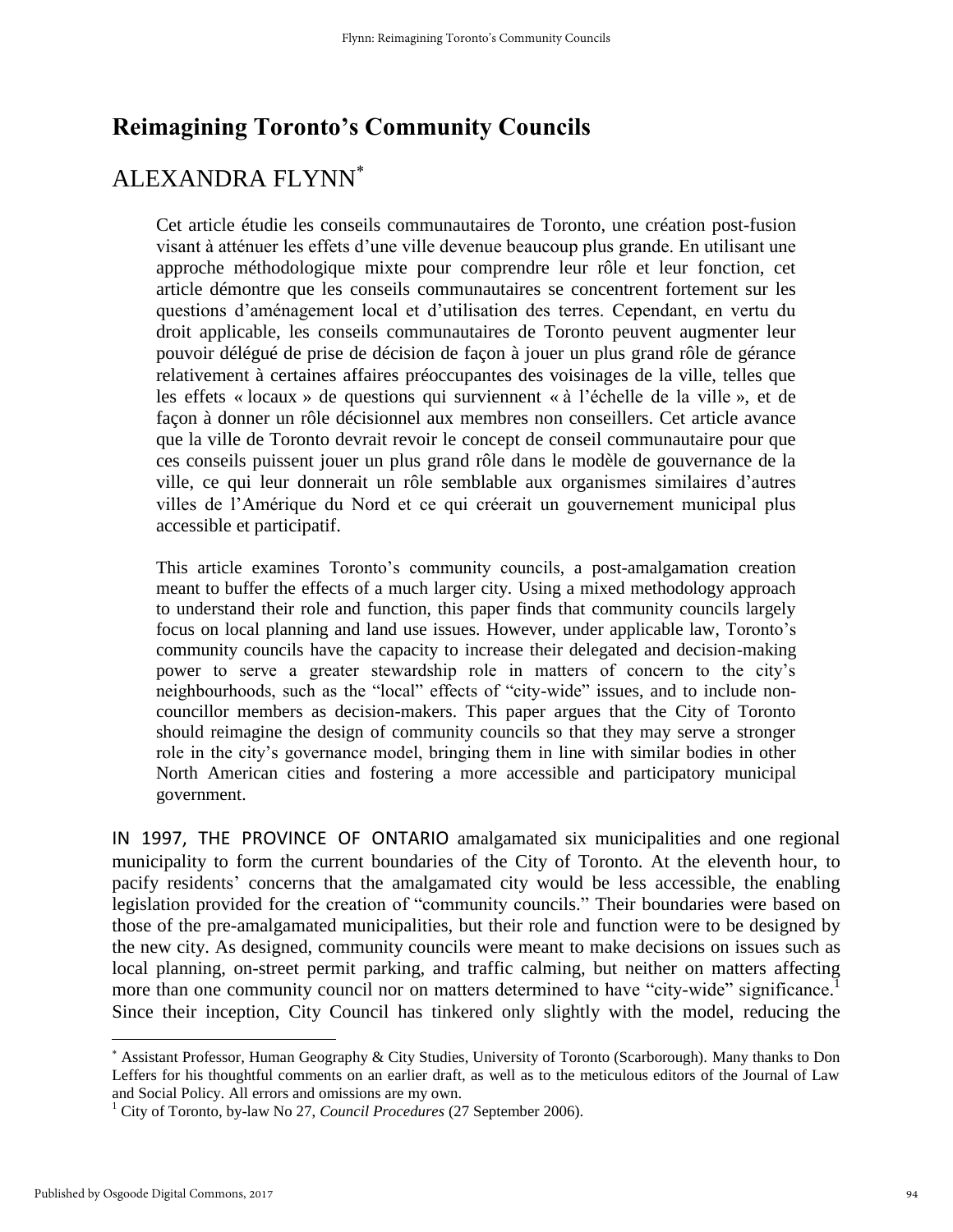number of community councils from six to four, but has otherwise not significantly reconsidered their stewardship role, structure, or delegated authority.

Almost twenty years post-amalgamation, the time is now ripe for a re-imagination of community councils in Toronto's local governance model. Toronto is North America's fourthlargest city with a vast scope of responsibility that has only increased following its amalgamation. Toronto's expanded powers are partially due to a richer set of responsibilities delegated to the city from the provincial government. Notably, these powers are also due to a philosophical shift in the role of large cities towards them being considered key players in the global economy and in matters beyond their formal jurisdictions.<sup>2</sup> At the same time, cities are comprised of neighbourhoods that have their own histories and practices, and residents who claim a place within the city's governance model. One way that other large cities have reacted to the complexity of interests within their boundaries is to create governance bodies, including community councils, that operate at a smaller scale than the city level and offer a forum to capture these local voices.

This paper sets out the legal history and mandate of Toronto's community councils, analyses their function under existing law, and assesses whether they can and should be reimagined. In carrying out this objective, the paper is divided into three sections. First, this paper reviews the academic literature on community councils, addressing the rationales for such bodies at the municipal level. The second section contextualizes these theoretical arguments with an overview of Toronto's community councils, setting out their history, function, and powers. As noted by scholars such as Ester Fuchs and Hoi Kong, law is critical to understanding how cities work through the design of their governance models.<sup>3</sup> This section expands on the burgeoning literature on Canadian municipal law by detailing how community councils fit into the city's legal framework, including details of a recent move by one community council to leverage a little-used provision of the city's procedural by-law in order to expand its role in deliberating on the local effects of city-wide decisions. The third section concludes that applicable law permits Toronto's community councils to have a far more expansive role in local governance.

As Nicholas Blomley notes, the way in which laws are described by governments do not assist us in fully understanding the legal space in operation.<sup>4</sup> To better understand the role and function of Toronto's local governance model, this paper goes beyond an examination of statutes, case law, and policy to include semi-structured interviews with senior staff members and councillors at the City of Toronto directly involved in community council creation, oversight, and decision-making. I also include an analysis of the types of decisions made by community councils over a calendar year.

Ultimately, I argue that the City of Toronto should consider the use of these local bodies as forums to foster participatory democracy at a greater scale, as has been done in other large cities. However, Toronto would need to confront its questionable demarcation of what is a "local" versus "city-wide" matter as the basis for community council authority, both legally and theoretically.

 2 Saskia Sassen, *Cities in a World Economy*, 4th ed (Thousand Oaks: Pine Forge Press, 2012).

<sup>&</sup>lt;sup>3</sup> Ester Fuchs, "Governing the Twenty-First Century City" (2012) 65:2 J Intl Affairs 43 at 45; Hoi Kong, "Toward a Federal Legal Theory of the City" (2012) 56:3 McGill LJ 473.

<sup>4</sup> Nicholas Blomley "What Sort of a Legal Space is a City?" in Andrea Mubi Brighenti, ed, *Urban Interstices: The Aesthetics and the Politics of the In-between* (Farnham: Ashgate, 2013), online: <ssrn.com/abstract=2165083> [perma.cc/Z696-CBQ5].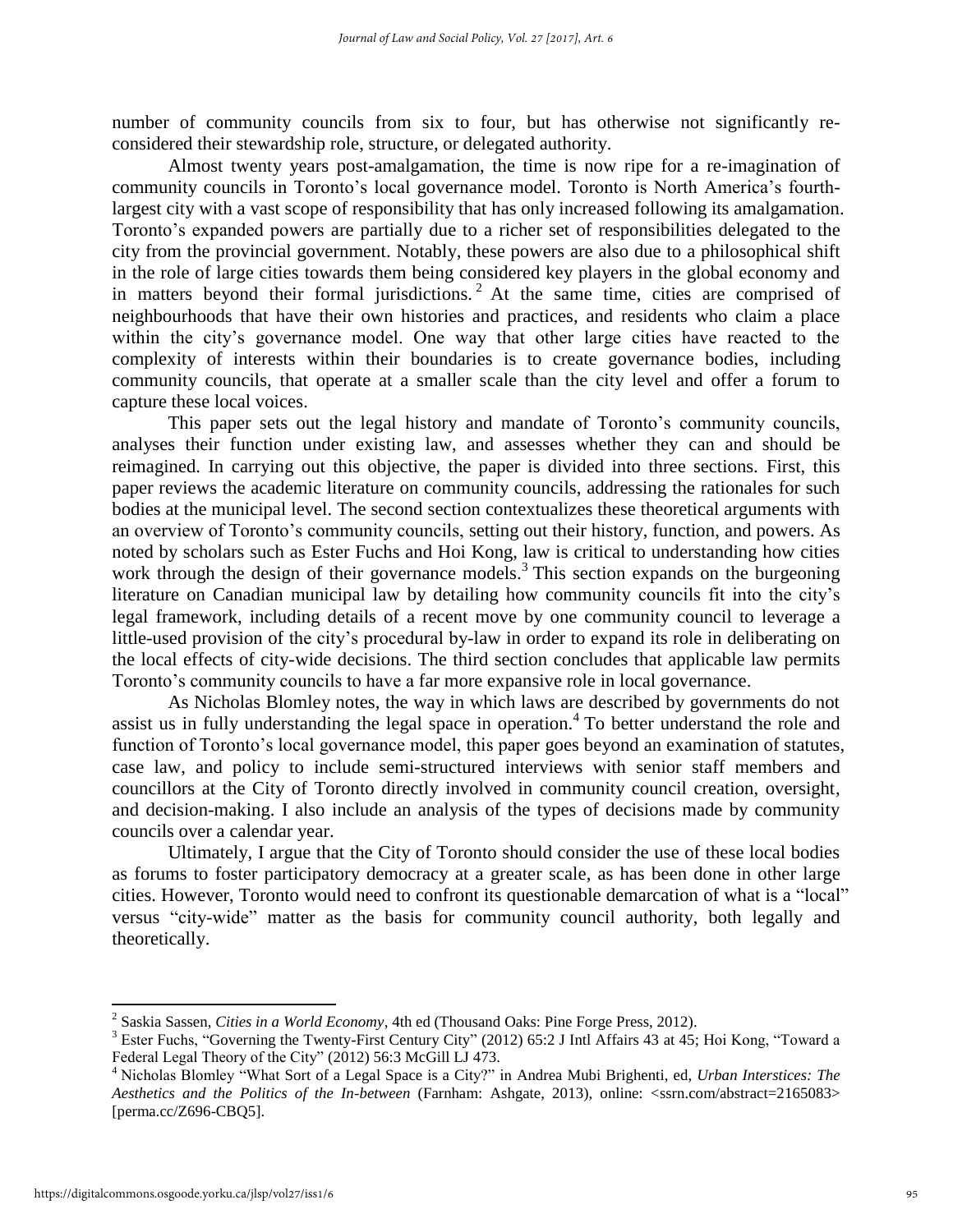## **I. AN OVERVIEW OF COMMUNITY COUNCILS: WHAT ARE THEY AND WHAT IS THEIR PURPOSE?**

Under section 132 of the *City of Toronto Act, 2006* (COTA), "[t]he powers of the City shall be exercised by city council."<sup>5</sup> As in other Ontario municipalities, Toronto's highest political unit is City Council, which includes 44 councillors and a mayor, and is responsible for determining policies, administration, and services.<sup>6</sup> In addition, a city may also include other committees or entities within their governance models. Known by many names, including "community committees" or "borough councils," community councils generally have a mandated set of responsibilities over a particular set of issues and represent a particular geographic area with a smaller-than-city space. Wards divide the city into electoral districts, each with a single elected official acting as a representative of the area's residents. A community council may govern a larger or smaller physical area than wards and may even have conflicting physical boundaries. The creation and maintenance of community councils are premised on three rationales: the importance of local autonomy or "subsidiarity;" the desirability of civic engagement and participation; and the utilitarian need for further delegation at the municipal level.<sup>7</sup>

#### **A. CIVIC ENGAGEMENT AND PARTICIPATION**

Local institutions like community councils, as argued by Enid Slack and Richard Bird, allow large single-tier cities to have greater public access and accountability to residents.<sup>8</sup> Access to municipal government is scaled to a smaller level than city council, allowing constituents to have their issues heard and feel that they have some agency over their interests.<sup>9</sup> This argument may be particularly compelling for large urban centres on the basis that more populous and geographically widespread cities necessitate localized governance bodies in addition to a single city council in order to adequately consider the diverse range of needs or interests. In this context, community councils are a representative forum that rests between the ward and city council. It may also matter in the case of amalgamated cities with historical municipalities, boundaries, and cultures that were meaningful to residents wishing to maintain some degree of continuity.

Community councils may fulfill the democratic ideal of representation that is grounded in the community. In the 1950s, Jane Jacobs passionately advocated the importance of neighbourhoods in the built form and in the decision-making of urban areas. Her position was that local decision-making was more legitimately democratic and connected to the interests and desires of those within neighbourhoods. The fundamental question is the degree to which residents should have a role to play in the policies that affect them. In their seminal study on whether neighbourhood associations encourage more political participation, Berry, Portney, and

<sup>5</sup> *City of Toronto Act, 2006* SO 2006, c 11, Sched A [*City of Toronto Act*]

<sup>6</sup> *Ibid* at s 131.

<sup>7</sup> But see Zachary Spicer, "A Patchwork of Participation: Stewardship, Delegation and the Search for Community Representation in Post-Amalgamation Ontario" (2016) 49:1 Canadian Journal of Political Science 129, who suggests that the twin purposes of community councils are stewardship and delegation. As I discuss, subsidiarity is added as a rationale based on legal theory and case law [Spicer].

<sup>&</sup>lt;sup>8</sup> Enid Slack & Richard Bird, "Does Municipal Amalgamation Strengthen the Financial Viability of Local Government? A Canadian Example" (2013) International Center for Public Policy Working Paper No 13-05.

<sup>9</sup> Lionel D Feldman, Katherine Athol Graham & Susan D Phillips, *Governance Structures for the New City of Toronto* (Toronto: Toronto Transition Team, 23 September 1997).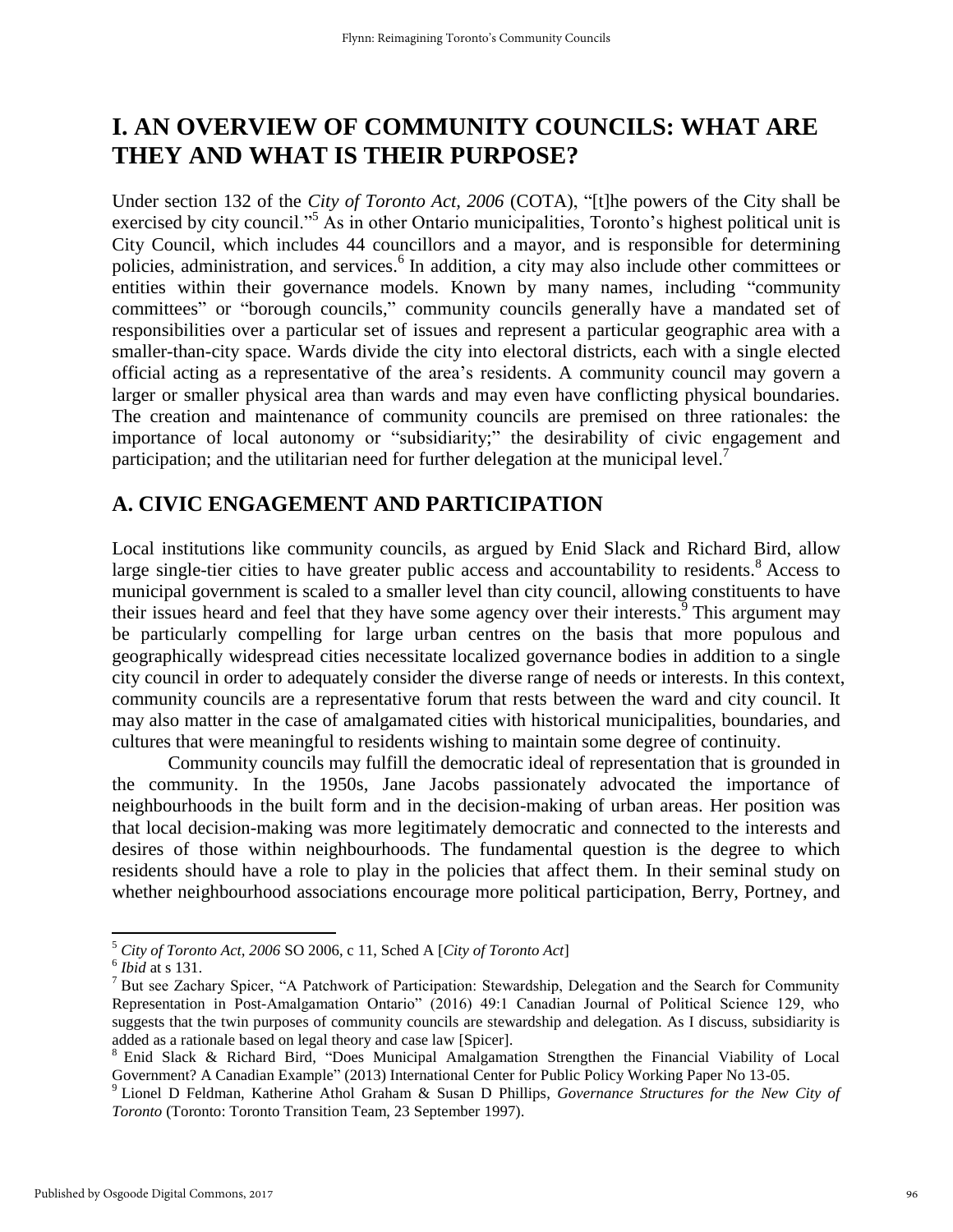Thomson argue that "the key to making America more participatory is maybe making political participation more meaningful in the context of the communities that people live in.<sup> $510$ </sup> They suggest that collective challenges are best understood in a more narrow geographical space and ultimately lead to decisions that are better for society as a whole. Chemerinsky and Kleiner have argued the benefits of local councils, identifying the unique positioning that has allowed historically marginalized residents to engage in the political life of the city.<sup>11</sup> Fagotto and Fung have concluded that such bodies permit increased neighbourhood capacity for collective action and neighbourhood development.<sup>12</sup>

Many critics of this argument have focused on the uneven participation of residents. Gerald Frug and Robert Ellickson recognize that there are implications for those not included within neighbourhoods, which at its most extreme can create the "other," or classes of "undesirable" people who neighbourhood decision-makers seek to exclude through policy.<sup>13</sup> In advancing the argument that a stronger role for localized decision-making will enhance participatory democracy, the design, membership, and authorities of local bodies must be carefully considered by a broad range of stakeholders. Additionally, these local bodies must be regularly reviewed to ensure that they advance inclusion and meaningful participation.<sup>14</sup>

Critics have also commented on the challenges that come with the carving out of localized jurisdictions. Boundary lines are often tied to political objectives, and the creation of communities is subjective. As Schragger notes, the creation of communities is ultimately a political process with equally plausible "alternative localisms" existing as well, and that "the hardest questions are ... choosing between one iteration of the community and numerous other possible iterations of the community."<sup>15</sup> These boundaries have consequences, especially if they result in institutions with decision-making power. Richard Ford notes that "the work that jurisdiction does is left largely unquestioned," meaning that once jurisdictions are created, institutions and legal orders take on a life of their own.<sup>16</sup> Fundamentally, this means there is no single set of boundary lines that necessarily make sense over others, but once drawn, these lines have real consequences.

Thus, even if the localized level allows for greater participation and engagement, this reorientation of political power must be balanced with a careful awareness of the possible exclusion of more vulnerable populations, as well as the politicized process of determining boundary lines.

#### **B. THE PRINCIPLE OF SUBSIDIARITY**

The local scale deserves protection based on legal principles. The principle of subsidiarity means, "the smallest possible social or political entities should have all the rights and powers they need

<sup>10</sup> Jeffrey M Berry, Kent E Portney & Ken Thomson, *The Rebirth of Urban Democracy* (Washington, DC: Brookings Institution Press, 1993) at 4.

<sup>&</sup>lt;sup>11</sup> Erwin Chemerinsky & Sam Kleiner, "Federalism from the Neighborhood Up: Los Angeles's Neighborhood Councils, Minority Representation, and Democratic Legitimacy" (2013) 32:2 Yale L & Policy Rev 569 [Chemerinsky & Kleiner].

 $^{12}$  Elena Fagotto & Archon Fung, "Empowered Participation in Urban Governance: The Minneapolis Neighborhood Revitalization Program" (2006) 30:3 Intl J of Urban & Regional Research 638.

<sup>&</sup>lt;sup>13</sup> Jerry Frug. "The Geography of Community" (1996) 48:5 Stan L Rev 1047.

<sup>&</sup>lt;sup>14</sup> Archon Fung, "Varieties of Participation in Complex Governance" (2006) 66:1 Public Administration Rev 66.

<sup>&</sup>lt;sup>15</sup> Richard Schragger, "The Limits of Localis" (2001) 100:2 Mich L Rev 371 at 462 [Schragger].

<sup>&</sup>lt;sup>16</sup> Richard T Ford, "Law's Territory (A History of Jurisdiction)" (1999) 97:4 Mich L Rev 843.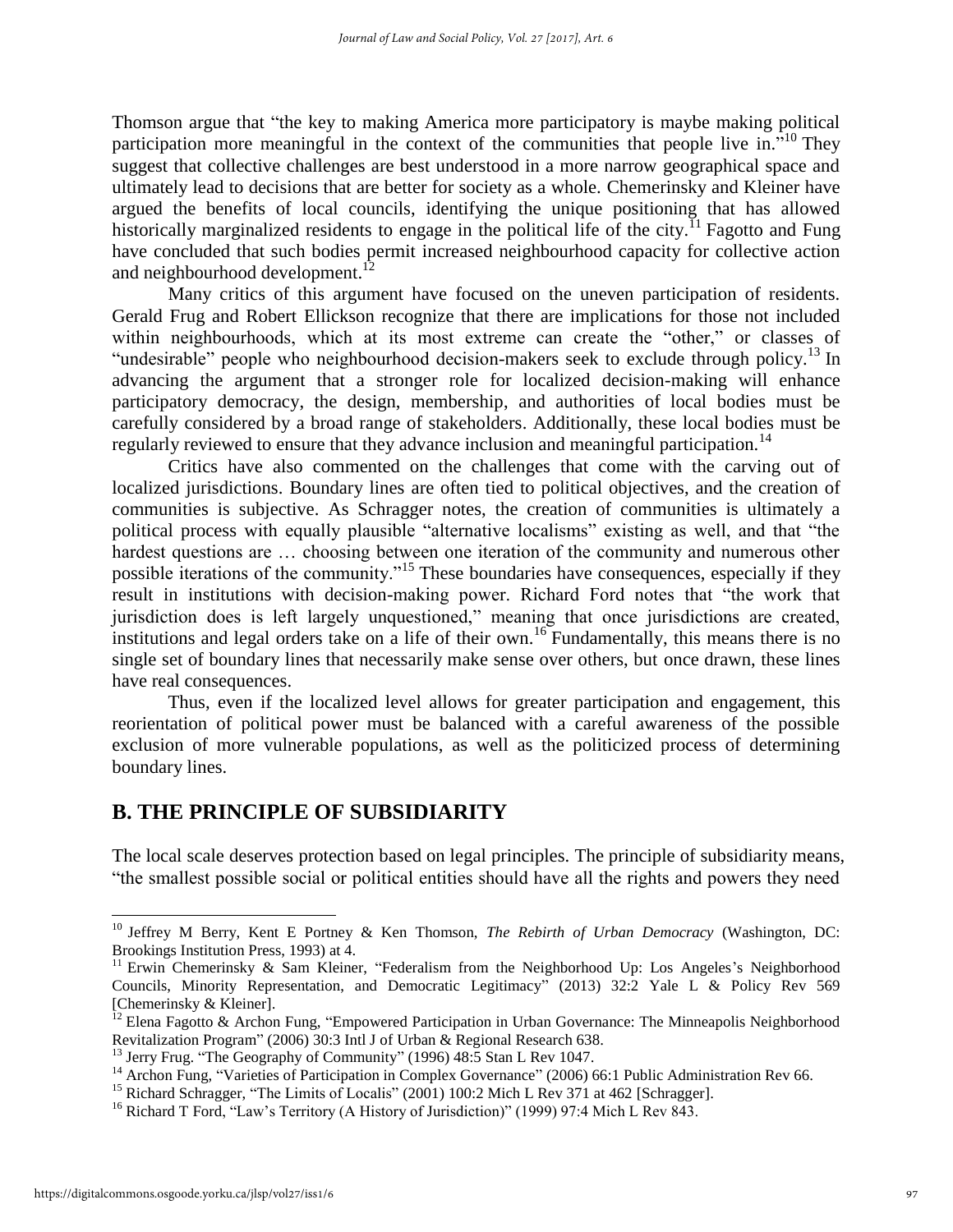to regulate their own affairs freely and effectively."<sup>17</sup> From a legal perspective, the idea of a more scaled forum is connected to the principle of subsidiarity, which provides that government powers should always reside at the lowest level possible.<sup>18</sup> The roots of the term "subsidiarity" trace back to philosopher Thomas Aquinas, and invite fundamental questions about the relationship between political power and civil society.<sup>19</sup> Subsidiarity can be conceived negatively, where the larger entity must not intervene when the smaller can manage its affairs on its own, or alternatively, positively, requiring that a larger entity must give powers to accomplish goals.<sup>20</sup> Subsidiarity is a dynamic rather than rigid principle, offering "a degree of flexibility to governance by striking a balance between respect for the diverse entities present and a level of state cohesion."<sup>21</sup> The dynamic, flexible nature of subsidiarity means that it cannot prescribe specific normative outcomes. As Alain Delcamp states, "[i]t is evident that the notion of subsidiarity is unfocused and cannot itself, except with great difficulty, generate legal effects."<sup>22</sup>

In Canada, the principle of subsidiarity has resulted in judicial deference to municipal decision-making. Municipalities are not a constitutionally recognized form of government.<sup>23</sup> Their authority emanates from provincial statutes.<sup>24</sup> Despite the fact that subsidiarity is entirely absent from the Constitution itself, the Supreme Court of Canada has ruled that the principle of subsidiarity supports deference to decision-making by municipal governments based on their closeness to the residents that they represent, regardless of whether the subject matter of the decision falls within the strict scope of the municipality's prescribed powers.<sup>25</sup> In the 2001 *Spraytech* decision, the Supreme Court considered the constitutionality of a municipal by-law that restricted the use of pesticides, a power that fell outside of the city's authority. Justice L'Heureux-Dubé, writing for the majority, stated, "[t]he case arises in an era in which matters of governance are often examined through the lens of the principle of subsidiarity. This is the proposition that law-making and implementation are often best achieved at a level of government that is not only effective, but also closest to the citizens affected and thus most responsive to their needs, to local distinctiveness, and to population diversity."<sup>26</sup> The court ruled that matters related to the environment are not exclusive to any particular level of government, but instead require the intervention of all, thus permitting the by-law to stand.

Subsidiarity in the Canadian sense acts as a flexible legal principle that endorses the involvement of multiple scales in decision-making. This approach to subsidiarity differs from that of American scholar Gerald Frug, who argues, based on the subsidiarity rationale, that smaller bounded jurisdictions—such as neighbourhoods—have a right to exclusively govern themselves.<sup>27</sup> The Canadian notion has echoes in the work of legal pluralist Boaventura de Sousa Santos, who looks more broadly at the question of scale to ask how much one focuses in or out

<sup>&</sup>lt;sup>17</sup> Eugénie Brouillet, "Canadian Federalism and the Principle of Subsidiarity: Should We Open Pandora's Box?" (2011) 54 SCLR: Osgoode's Annual Constitution Cases Conference 601 at 605 [Brouillet].

<sup>&</sup>lt;sup>18</sup> Yishai Blank, "Federalism, Subsidiarity, and the Role of Local Governments in an Age of Global Multilevel Governance" (2009) 37:2 Fordham Urb L J 510 at 533.

<sup>19</sup> Brouillet, *supra* note 17 at 604.

<sup>20</sup> *Ibid* at 604*.*

<sup>21</sup> *Ibid* at 606.

 $^{22}$  Alain Delcamp, "Principe de subsidiarité et décentralisation" (1993) 23 Rev Fr Dr Constl 609 at 623, translated in Brouillet, *supra* note 17 at 611.

<sup>23</sup> *Constitution Act, 1867 (UK)*, 30 & 31 Vict, c 3, s 92(8) reprinted in RSC 1985, Appendix II, No 5.

<sup>24</sup> *Ibid*.

<sup>25</sup> *Canada Ltée (Spraytech, Société d'arrosage) v Hudson (Town)*, 2001 SCC 40 [*Spraytech*].

<sup>26</sup> *Ibid* at para 3.

<sup>&</sup>lt;sup>27</sup> Jerry Frug, "Decentering Decentralization" (1993) 60:2 U Chicago L Rev 253.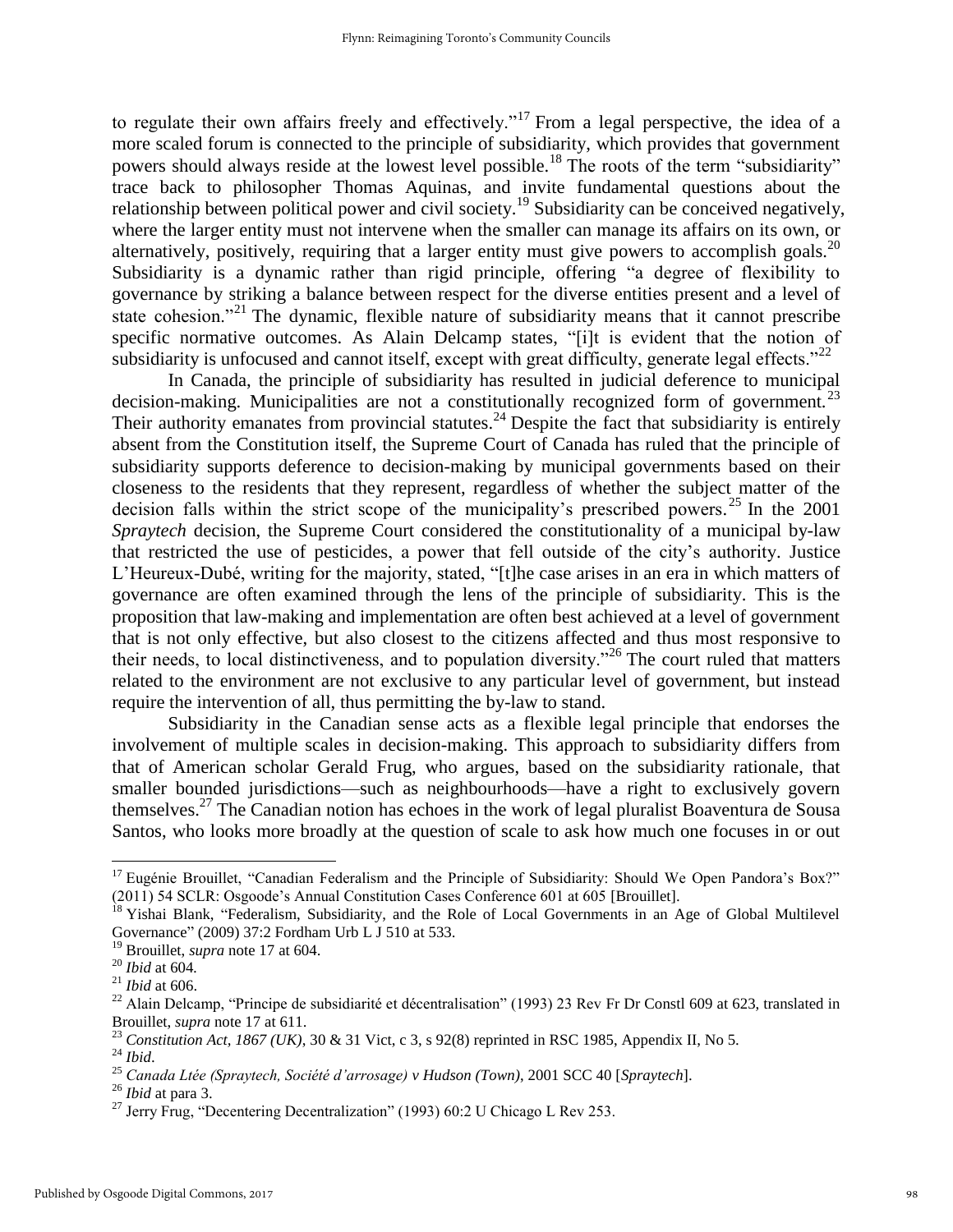of spaces in order to offer a more or less detailed perspective, applying this lens of scale to decision-making.<sup>28</sup> Santos offers an analogy between maps and law by distinguishing between "large scale" and "small scale." A large-scale map shows less land, but far more detail ("a miniaturized version of reality") and small-scale more land, showing relative positions, but ultimately less detail.<sup>29</sup> The scales are a lens by which information is presented, whether the degree of detail or relative positions, a "zooming in." Scale is relevant in how law is crafted, as "laws use different criteria to determine the meaningful details and the relevant features of the activity to be regulated."<sup>30</sup>

The community council area can thus be thought of in the context of large-scale law, where there is a zooming in on the localized area and a study of the effects on the community. This scale is the zoomed-in area of the city, enabling a more careful consideration of the policies that affect a localized area. Subsidiarity acts as a legal principle to include this scale in its decision-making model.

#### **C. DELEGATION AND LEGISLATIVE EFFICIENCY**

Community councils should have responsibility for certain localized functions like planning, parking, and zoning decisions in order to give City Council the time and mandate to focus on issues that affect the city as a whole.<sup>31</sup> Delegation need not be final decision-making power; it can also mean that a committee or body deliberate on a matter working out the relevant policy issues before it comes to City Council for final approval. In both cases, the objective is to reduce the large number of matters that appear on City Council agendas for debate and decision-making.

Delegation weakens centralized power where final decisions are made in a localized forum. This is especially significant where a uniform policy across the city is desired or where particular people are left vulnerable to localized decisions. The phenomenon of "not in my backyard" (NIMBY) is often cited as a possible impact of delegated decision-making, with the idea that the historically marginalized are protected by larger scale decision-making. Schragger notes that it is difficult to differentiate between local decisions that are meant to affirm a way of life for one community and those that are meant to exclude, and they may in fact be the same decision.<sup>32</sup> Mariana Valverde cautions against delegated decision-making to localized areas, arguing that such bodies may exclude certain voices, particularly those of vulnerable persons, and advances the notion that centralized planning may reduce inequality within Toronto.<sup>33</sup> Iris Marion Young and Richard Briffault have asserted that regional decision-making leads to more equitable decision-making, whereas the scale of the neighbourhood results in exclusionary policies.<sup>34</sup> There is an assumption that localized decision-making means more exclusive, less

<sup>28</sup> Boaventura de Sousa Santos, "Law: A Map of Misreading. Toward a Postmodern Conception of Law" (1987) 14:3 J L in Society 279.

<sup>29</sup> *Ibid*.

<sup>30</sup> *Ibid* at 287.

<sup>&</sup>lt;sup>31</sup> Interview, 10 December 2015.

<sup>32</sup> *Schragger, supra* note 15 at 426.

<sup>33</sup> Mariana Valverde, *Everyday Law on the Street: City Governance in an Age of Diversity* (Chicago: The University of Chicago Press, 2012) [Valverde].

<sup>34</sup> Iris Marion Young, *Justice and the Politics of Difference* (Princeton, NJ: Princeton University Press, 1990); Iris Marion Young, *Inclusion and Democracy* (Oxford: Oxford University Press, 2000);Richard Briffault, "Our Localism: Part II — Localism and Legal Theory" (1990) 90 Columbia Law Review 348.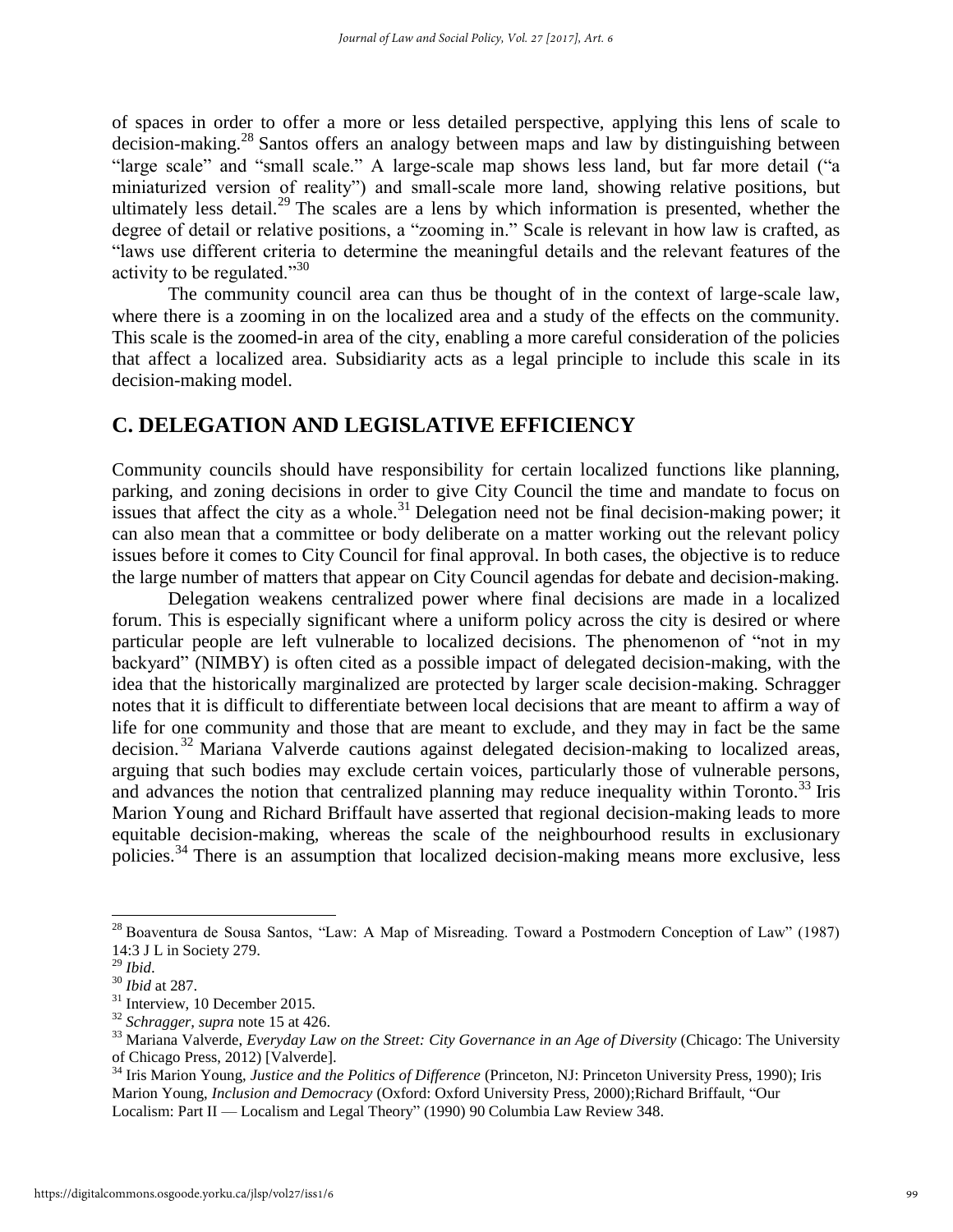equitable decisions, whereas regional or city-wide decisions will consider a broader range of residents.

This conclusion does not entirely ring true in the context of Toronto, where the past twenty years of greater centralized city council power have coincided with unprecedented social and income stratification across the city.  $35$  Moreover, this explanation simplifies the intergovernmental complexity of urban poverty. Vanessa Parlette and Deb Cowen note that the fixation on neighbourhood indicators for poverty reduction ignores the provincial and federal role, continuing the liberal rhetoric of neighbourhood-based responsibility.<sup>36</sup>

Outside of these broad debates concerning the potential impacts of delegated decisionmaking to community council-level bodies, there are few studies that have reviewed the legal, administrative, and policy roles of community councils in the Canadian context. Zachary Spicer's novel and comprehensive study of Toronto, Ottawa, Sudbury, and Hamilton's community councils examined why municipalities implement community councils, what factors led to successful implementation, what factors encourage continued participation, and where such bodies fit within a post-amalgamated governance network. He concluded that community councils in Ontario were "victims of the restructuring experience," meant initially as conciliatory community entities to the pre-amalgamated municipalities that feared losing their identity, but ultimately have not achieved a place within their local government's governance structure.<sup>37</sup> In comparison, Montreal's governance model, which includes borough councils that retain municipal authority functions, has been critiqued on the grounds that it is difficult to understand which body does what; inefficiencies in service delivery; and deep fragmentation amongst the various councils, requiring a great deal of inter-municipal cooperation.<sup>38</sup>

This paper seeks to contribute to this important conversation by detailing Toronto's experience with community councils and their role within the city's governance model. This information will help to broaden the theoretical debate on the purpose of such bodies.

## **II: THE LEGAL ORIGIN OF TORONTO'S COMMUNITY COUNCILS**

#### **A. THE UNLIKELY CREATION OF COMMUNITY COUNCILS**

In 1997, the Province of Ontario introduced Bill 103, a controversial piece of legislation that would ultimately establish the new amalgamated City of Toronto (see figure 1). Prior to the introduction of this legislation, seven municipalities existed within the geographical boundaries of what would become the new City of Toronto: the upper-tier Municipality of Metropolitan Toronto or "Metro," which was responsible for "regional" issues like transit, social services, and libraries; as well as the six "local" municipalities of the Borough of East York, the City of Etobicoke, the City of North York, the City of Scarborough, City of Toronto, and the City of

<sup>&</sup>lt;sup>35</sup> J David Hulchanski, "The Three Cities Within Toronto: Income Polarization Among Toronto's Neighbourhoods, 1970–2005" (Toronto: Cities Centre, University of Toronto, 2010) 1.

<sup>&</sup>lt;sup>36</sup> Deborah Cowen & Vanessa Parlette, "Inner Suburbs at Stake: Investing in Social Infrastructure in Scarborough" (Toronto: Cities Centre, University of Toronto, 2011) 1.

<sup>37</sup> Spicer, *supra* note 7.

<sup>&</sup>lt;sup>38</sup> Jean-Philippe Meloche & François Vaillancourt, "Public finance in Montreal: In Search of Equity and Efficiency" (2013) 15 IMFG Papers on Municipal Finance and Governance 1; Andrew Sancton & Robert Young, eds, *Foundations of Governance: Municipal Government in Canada's Provinces* (University of Toronto Press, 2009).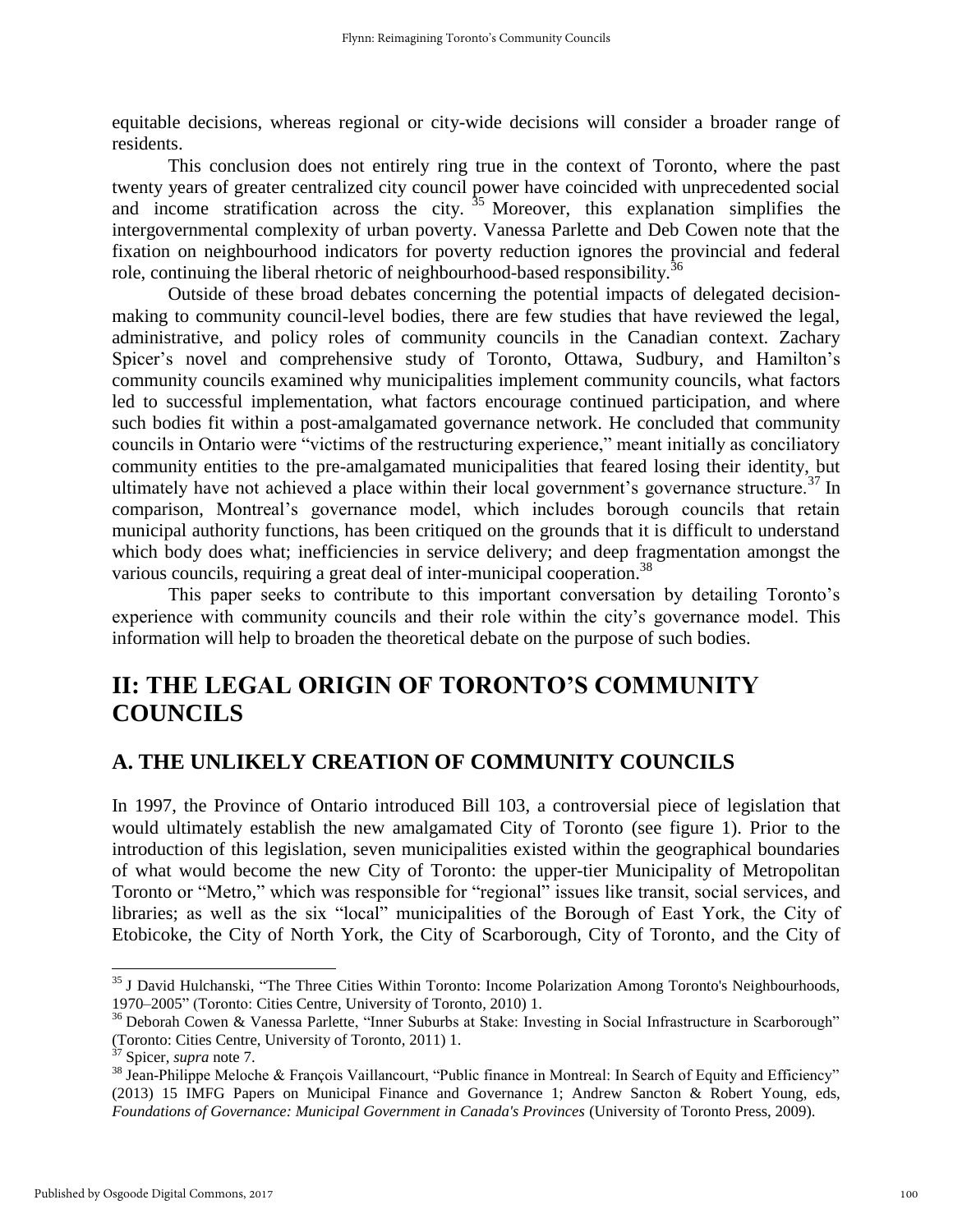York.

Residents were concerned that the creation of a megacity through amalgamation would diminish meaningful political representation. The Province responded by introducing the requirement for community councils, which would map along the six pre-amalgamated municipalities but would give the city ultimate authority to decide whether to keep them as part of its governance model. *Globe & Mail* Journalist Colin Vaughan wrote: "[t]hose who fear their local neighbourhood will sink into the megacity morass should prepare themselves for more grim news. The province has promised that neighbourhood issues will be dealt with by six advisory community councils made up of local, elected officials from the megacouncil along with handpicked local residents. … But there is no mention of such bodies in Bill 103, the legislation setting up the megacity, just a vague, two-line reference to the establishment of "community councils" without a mention of powers and responsibilities.<sup>39</sup>



Figure 1: City of Toronto: Map of the pre-amalgamated municipalities,  $1967-1997^{40}$ 

The Province appointed a transition team comprised of councillors from the former municipalities to address a number of key legislative and governance issues related to the amalgamation, including "community councils and neighbourhood matters" as one of less than a dozen governance issues to be studied in detail.<sup>41</sup> The transition team undertook extensive

<sup>39</sup> Colin Vaughan, "Anomalies of amalgamation," *Globe and Mail* (3 March 1997).

<sup>40</sup> City of Toronto, "Toronto Demographics," online: [<toronto.ca/demographics/profiles\\_map\\_and\\_index.htm>](http://www.toronto.ca/demographics/profiles_map_and_index.htm)  $[perma. cc/4J6B-GK6J]$ .

<sup>41</sup> Alan Tonks et al, *New City, New Opportunities: Final Report* (Toronto: Toronto Transition Team, 1997).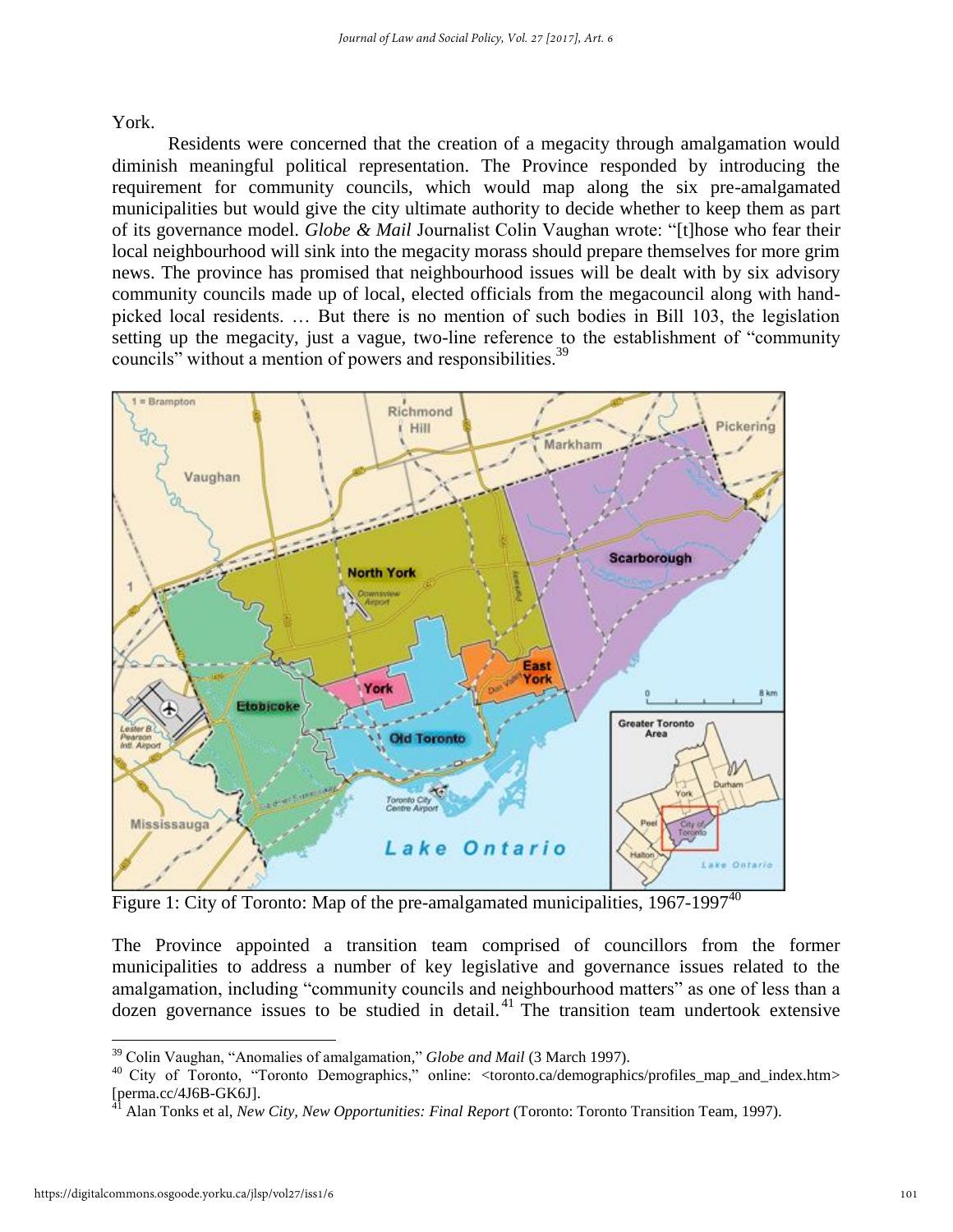consultations with residents, civil servants, and local politicians. They recommended that the six community councils with the boundaries of the former municipalities be retained, with stewardship as a primary responsibility, noting that,

[s]tewardship of the community implies more than making decisions on local planning matters. It means keeping in touch with citizens and their concerns. The community councils should be a focal point for involving people in community affairs. It also means understanding how the community is doing. If people are worried about safety on their streets, the community council can discuss what should be done and who can be brought to the table to discuss an action plan.<sup>42</sup>

This stewardship role as conceived would be executed through three functions: local planning and development matters; other neighbourhood-related issues; and involving the community and monitoring its well-being.<sup>43</sup> The transition team ultimately concluded that "people want to be able to influence what happens in their neighbourhoods" with a government "that understands local community matters."



Figure 2: City of Toronto: Community council boundaries and electoral wards map<sup>45</sup>

Thus, under the transition team's recommendation, community councils were meant to act as the voice of the former local municipalities. It was believed that these councils would

<sup>42</sup> *Ibid* at 65.

<sup>43</sup> *Ibid* at 66.

<sup>44</sup> *Ibid* at 65.

<sup>45</sup> City of Toronto, "Community Council Boundaries & Electoral Wards Map," online: <toronto.ca/wps/portal/contentonly?vgnextoid=687c7d353c460410VgnVCM10000071d60f89RCRD> [perma.cc/2SLE-V453].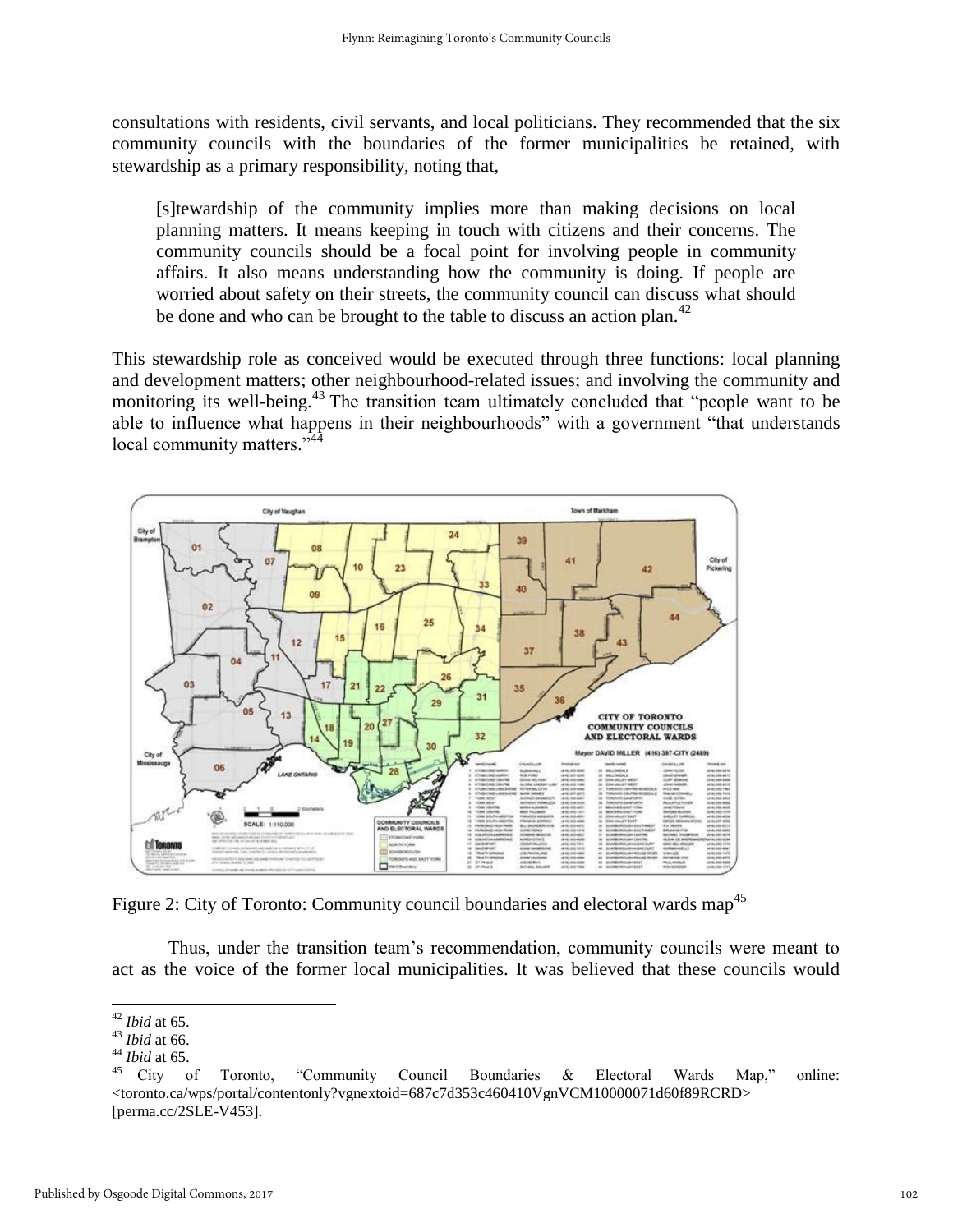soften the negative response the government received from amalgamation and would provide for decentralized governance within the province's new, large municipality.<sup>46</sup> As Spicer writes, "community councils were drawn along the lines of former lower-tier municipalities, indicating they were designed more to placate those angry about amalgamation than to genuinely empower communities<sup>"47</sup>

#### **B. A GOVERNANCE REVIEW AND NEW LEGISLATION**

For four years following amalgamation, the City of Toronto had six community councils. In 2003, the City of Toronto established a committee to review the form and function of these bodies, led by then-Councillor David Miller. This committee recommended a reduction in number to the current-day four: Etobicoke, North York, Toronto-East York, and Scarborough. The committee believed that community councils should be aligned with the city's service districts in order to provide better continuity between planning, building, licensing, and transportation functions.<sup>48</sup> They also believed that community councils would function better if there was a more even population distribution to each council, with approximately 600,000 people and eleven councillors on each.

In 2005, in anticipation of the introduction of the *City of Toronto Act, 2006*, city staff embarked on a governance review to redesign the city's governance model. The review was led by a three-person Governing Toronto Advisory Panel, which studied Toronto's existing governance model, undertook extensive consultations, and ultimately made a series of recommendations that were forwarded to City Council.<sup>49</sup> The Panel's task was monumental: it aimed to look critically at the existing governance model, eight years post-amalgamation, and consider how the model could be reformed given the potential of the new *City of Toronto Act, 2006*. In preparation for presenting its advice to City Council, the panel spent four months meeting with and talking to hundreds of people in scheduled meetings and interviews, including councillors, the Mayor, senior staff, representatives of various community groups and organizations, academic, and the public. <sup>50</sup>

The Panel was given a four-part mandate. First, to provide information, findings, and options to Council so that it could debate and make decisions about its governance system in order to prepare for and exercise governmental powers. Second, to ensure an engagement process with Members of Council, citizens, civic leaders, and other stakeholders so that various points of view and ideas could be heard and discussed. Third, to encourage a civil, robust, and informed discussion of options among all sectors of Toronto society interested in a well-

<sup>46</sup> Andrew Sancton, *Canadian Local Government: An Urban Perspective* (Don Mills, Ont: Oxford University Press, 2011) at 155.

<sup>47</sup> Spicer, *supra* note 7 at 142.

<sup>48</sup> City of Toronto, *Culture Plan for the Creative City* (Toronto: Culture Division, City of Toronto, 2003).

<sup>49</sup> Governing Toronto, *The City We Want—The Government We Need: The Report of the Governing Toronto Advisory Panel* (Toronto: Governing Toronto, 2005),

online: <toronto.ca/legdocs/2005/agendas/committees/pof/pof051129/it004att.pdf> [perma.cc/RW4E-JKBE]. The three members of the Panel were: Ann Buller, President of Centennial College (Panel Chair); Sujit Choudhry, Associate Professor, Faculty of Law, University of Toronto; and Martin Connell, ACE Bakery Ltd. co-owner/cofounder and Toronto Community Foundation Chair [Governing Toronto].

<sup>&</sup>lt;sup>50</sup> *Ibid* at 39. We accessed the public information from the June 22 joint Toronto-Ontario consultation on the City of Toronto Act, which was attended by over 700 people in four locations and where many governance ideas were discussed. Over sixty people responded to our on-line citizen survey. We hosted a public session on November 15 at the St. Lawrence Market North, which was attended by approximately 150 people.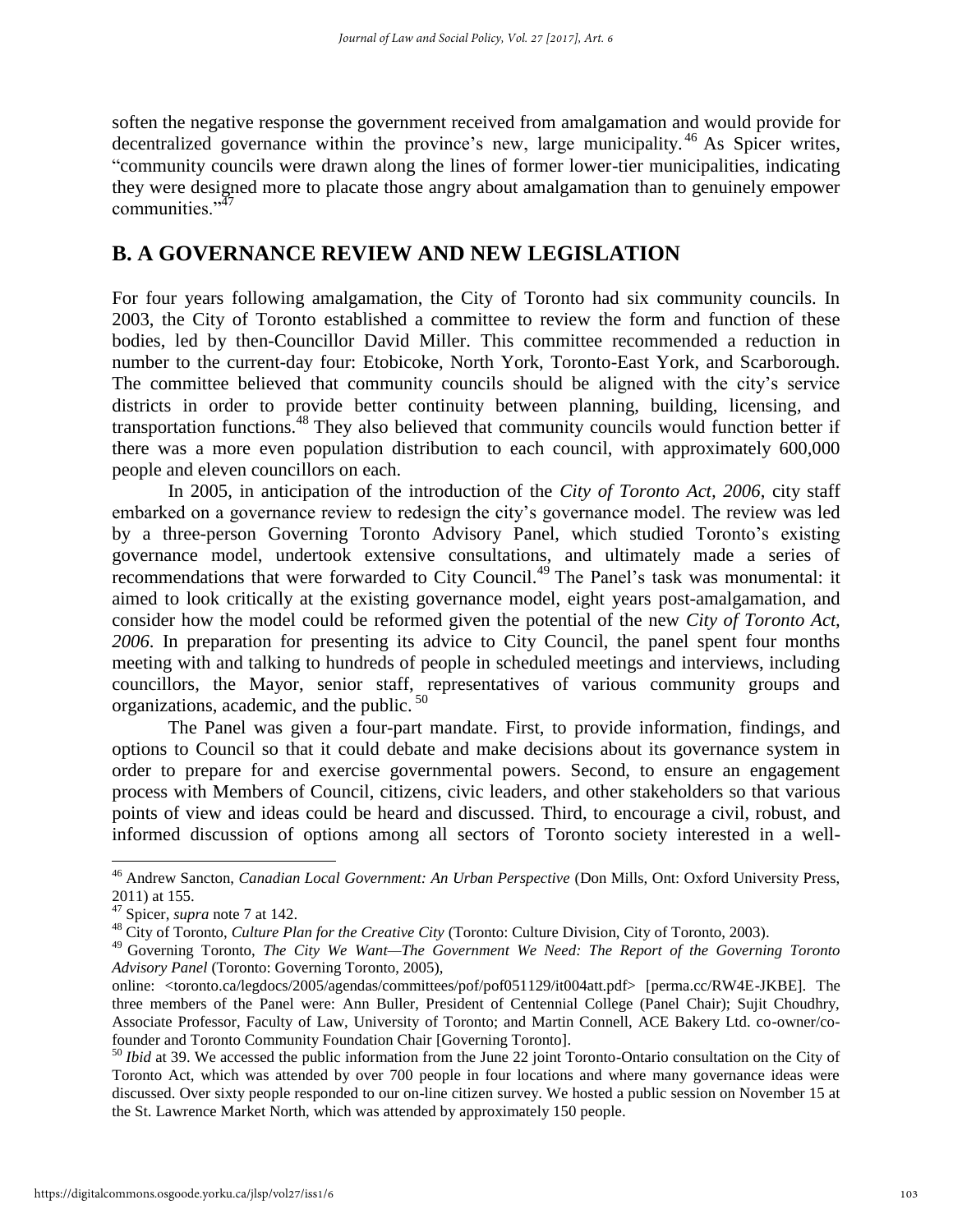governed City. And fourth, to integrate related issues resulting from the *City of Toronto Act* review, the final report of the Bellamy Inquiry, and any recommendations pertaining to good governance and the ongoing procedures review.<sup>51</sup>

The Panel remarked that a strong city-wide agenda was necessary in order to achieve the purposes of the *City of Toronto Act, 2006*. <sup>52</sup> It stated,

[t]he new City of Toronto Act will give Toronto, for the first time, the power to choose how it governs itself. Torontonians will have the power to choose the system that will deliver the city we want. Toronto's system of democratic self-government was designed for a different era. It is inherently unable to cope with the policy challenges of the 21st century, or to wield the promised new powers to address those challenges under a revised City of Toronto Act.<sup>53</sup>

The fundamental cause of the city's grave governance issues was that City Council had two roles: as a legislature, whereby broad planning, social policy, and taxation issues needed to be decided; and as an administrative decision-maker, which involved the implementation of policies already decided.<sup>54</sup> The latter types of decisions dominated City Council's agenda, leading to long meetings and insufficient time to focus on city-wide matters. As such, the Panel recommended that the City introduce a governance model that delegated more powers to the local level.

The Governing Toronto Advisory Panel made the following recommendations to "Empower Community Councils":

- Exercise delegated local transactional decision-making authority, governed by Council-approved policy
- Conduct a minimum of four public engagement sessions annually within their areas, to provide community input into key issues, such as the setting of strategic directions and budget
- Determine a more effective method of ensuring neighbourhood input using the City's 140 identified neighbourhoods,  $55$  to feed into local priority setting and service planning
- $\bullet$  Meet in the evening, when more community members are able to attend.<sup>56</sup>

In 2006, the provincial government enacted the *City of Toronto Act, 2006* (COTA). COTA states, "[t]he powers of the City shall be exercised by city council."<sup>57</sup> Unlike previous legislation itemizing what the City could and could not do, COTA gave authority for Council to delegate certain final decision-making powers to community councils. COTA also restricted any

<sup>51</sup> City of Toronto, *Toronto Computer Leasing Inquiry & Toronto External Contracts Inquiry* (Toronto: City of Toronto, 2005) (Honourable Madam Justice Denise E Bellamy).

<sup>52</sup> Governing Toronto, *supra* note 48 at 6.

<sup>53</sup> *Ibid* at 26.

<sup>54</sup> *Ibid* at 25.

<sup>&</sup>lt;sup>55</sup> The City of Toronto's 140 neighbourhoods were identified in 2005 by staff in the Social Development and Finance Administration Division (SDFA) to measure community well-being. SDFA has used the neighbourhood delineation to further identify "neighbourhood improvement areas" (NIAs), which are the city's most economically and socially marginalized neighbourhoods, as a means of prioritizing infrastructure and social programs.

<sup>56</sup> Governing Toronto, *supra* note 48 at 8.

<sup>57</sup> *City of Toronto Act, supra* note 5, s 132(1).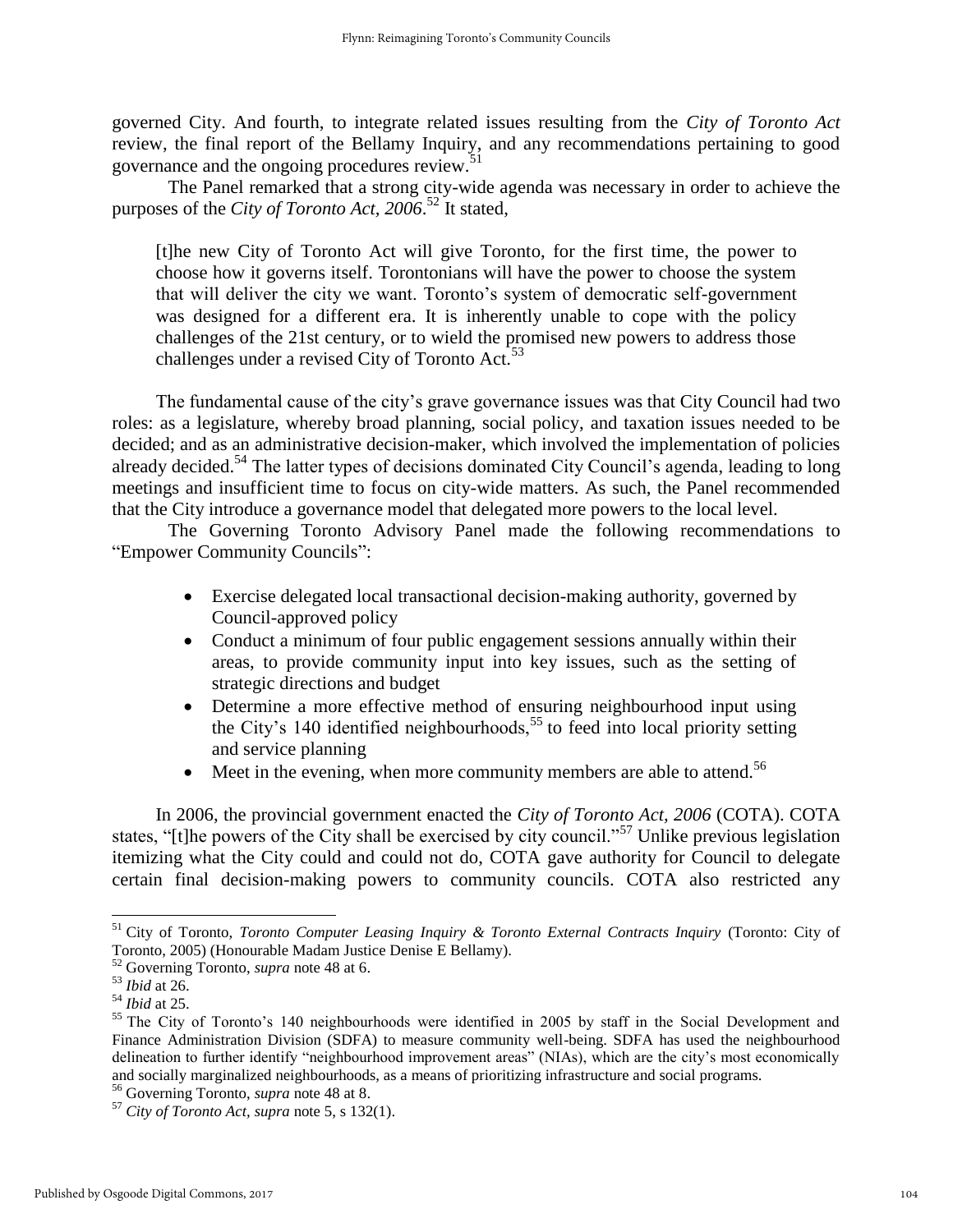delegated body (including community councils) from imposing taxes, adopting or amending the official plan, or adopting or amending the city budget.<sup>58</sup> To balance the competing demands of City Council authority and COTA's restrictions, city staff set out in a 2007 staff report the following principles to be considered in determining which issues should be delegated:

- local routine matters should be delegated to Community Council for final decision;
- only matters that can be legally delegated will be delegated;
- matters that are City-wide will not be delegated; and
- Community Councils should not have final decision-making powers on matters that fetter Council's subsequent decision on a City-wide matter or on a matter that cannot be delegated.<sup>59</sup>

The justification by city staff for limiting the authority of community council focused on the distinction between what is a "city-wide" as opposed to a "local" matter.

## **C. PLANNING FOCUS OF COMMUNITY COUNCILS**

Council approved the duties of community councils through the enactment of a by-law that sets out an itemized list of community council powers.<sup>60</sup> In addition to the detailed set of powers, the Toronto Municipal Code sets out a confusing description of when community councils may consider "neighbourhood," "local," or "city wide" matters. Community councils are given broad authority to make public presentations and recommendations on "neighbourhood" matters, including, "[r]equests for exemptions to ravine and tree by-laws" and "any matter … which affects more than one Community Council." Community councils may only make recommendations to City Council on the City's official plan and zoning by-law amendments that concern a "local focus," and on other planning applications that are "not of City-wide interest." However, community councils may convene community meetings to inform the public of "citywide" issues and make recommendations on "city-wide" planning reports.<sup>61</sup> Although the procedural by-law permits community councils to consider "neighbourhood," "local," or "city wide" matters in circumstances outside its delegated authority, such exercises are rarely undertaken in practice.

Under the Toronto Municipal Code, community councils are responsible for a list of delegated duties in the urban areas that they represent. They also have decision-making power over a set of issues that ultimately go to City Council for approval, as well as a role in "community" and "neighbourhood" decisions. The specific powers can be roughly grouped into three categories: planning decisions; local land use; and community and neighbourhood

<sup>58</sup> *Ibid* at s 22(1).

<sup>&</sup>lt;sup>59</sup> City Manager, "Report to Executive Committee: Delegation of Certain Matters to Community Councils" (City of Toronto: 2 January 2007) at 3, online: www.toronto.ca/legdocs/mmis/2007/ex/bgrd/backgroundfile-586.pdf, as appears in City of Toronto, By-law No 885-2007, (19 July 2007), online:

<sup>&</sup>lt;toronto.ca/legdocs/bylaws/2007/law0885.pdf> [https://perma.cc/5SFB-LA37].

<sup>60</sup> City of Toronto, "Toronto Municipal Code: Chapter 27, Council Procedures" (31 January 2017), online: <toronto.ca/legdocs/municode/1184\_027.pdf> [perma.cc/E3PC-TWSB].

<sup>61</sup> *Ibid* at Appendix B-IV.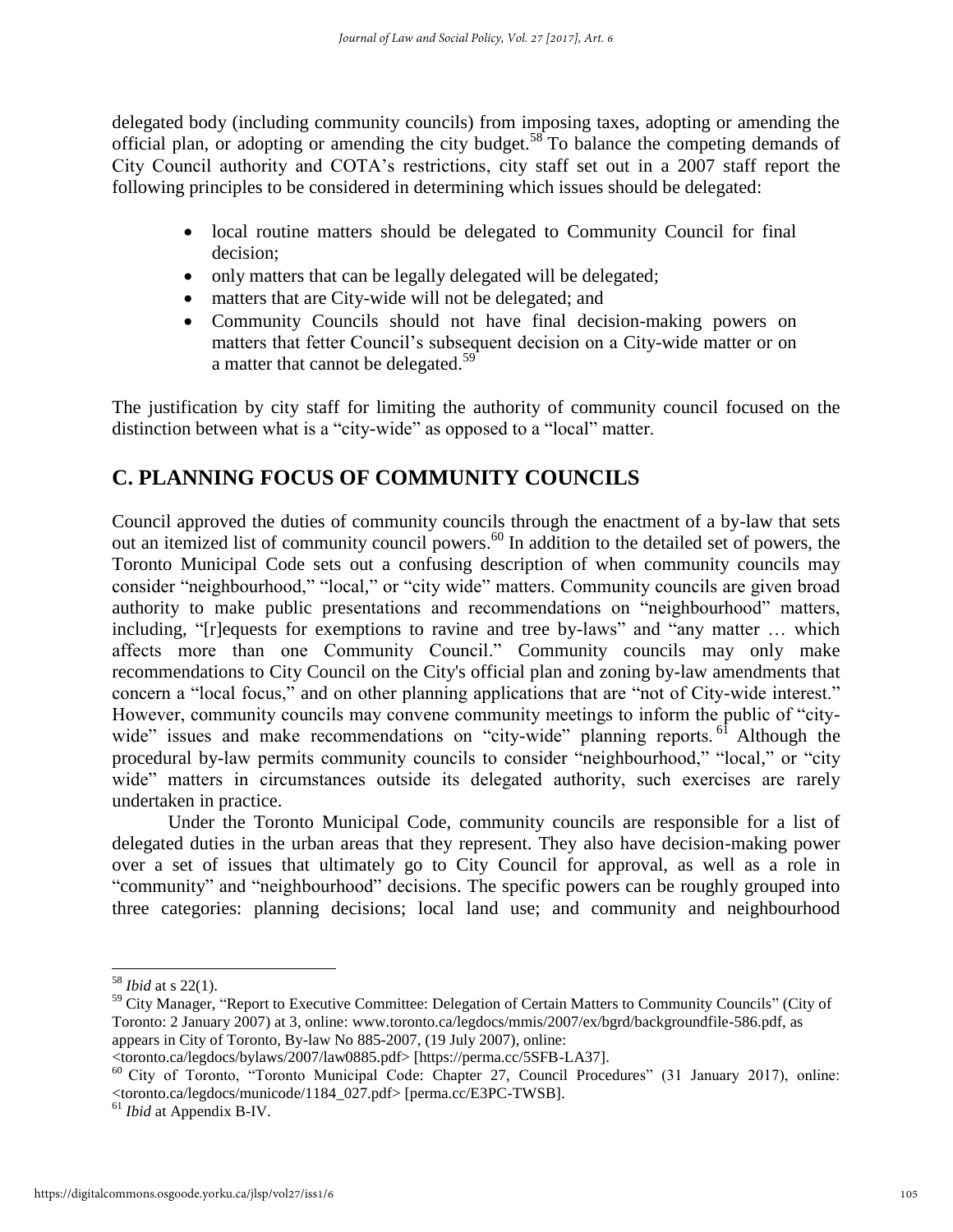matters.<sup>62</sup>

First, community councils may hold quasi-legislative hearings on matters within the urban area the Community Council represents, unless the subject matter is of City-wide interest or is within an area represented by more than one Community Council. These decisions involve specific amendments to the *Planning Act* and the city's zoning by-law. In evaluating local planning decisions, the members of community councils balance the following considerations:

(1) whether proposed changes to lands located in areas designated as "neighbourhoods" in the City's official plan are "sensitive, gradual and generally fit the existing physical character;"

(2) the degree to which city-wide housing policies should be assessed in regard to individual neighbourhoods; and

(3) the relationship between local zoning and the official plan in a rezoning application.<sup>63</sup>

Community council decisions must then be approved by City Council, and may in turn be appealed to the Ontario Municipal Board.

Second, community councils are responsible for decision-making on specified activities and land use matters that affect neighbourhoods and local businesses. These include final delegated decision-making on street traffic regulation and permit parking, noise by-law exceptions, street food vending, liquor licenses, and boulevard café permit appeals. Community councils may also make decisions on exemptions to ravine and tree by-laws, although these issues will ultimately be directed to City Council for final approval.

Third, community councils can hear matters of "community interest." In regard to local or neighbourhood issues, community councils are given broad authority to make public presentations and recommendations on "neighbourhood" matters, and appoint individuals to community boards, including local Business Improvement Areas. City Council did not implement the Panel's recommendations related to community councils.<sup>64</sup> Community councils have neither conducted public engagement sessions annually within their areas nor incorporated neighbourhood input using the City's 140 identified neighbourhoods, both of which feed into local priority setting and service planning.<sup>65</sup> The 140 neighbourhoods have not played a role in the City's community councils.

The following chart sets out the activities of each community council in 2013 according to the three categories outlined above.

<sup>65</sup> City of Toronto, "Neighbourhood Profiles" (2016),

<sup>62</sup> *Ibid* at s 27–152 & Appendix B-IV.

<sup>63</sup> *Leaside Property Owner's Association (Re)*, 2015 CanLII 22087 (ON OMB); *Toronto (City) v R & G Realty Management Inc.,* 2009 CanLII 42397 (ON SCDC); *Toronto (City) v Romlek Enterprises*, 2008 CanLII 52618 (ON SCDC).

<sup>&</sup>lt;sup>64</sup> City of Toronto, "City of Toronto Council Governance Review,"

online: <toronto.ca/involved/utilitystudy/pdf/govreview.pdf> [perma.cc/W5Y5-S3B7].

online:<toronto.ca/wps/portal/contentonly?vgnextoid=ae17962c8c3f0410VgnVCM10000071d60f89RCRD&vgnext channel=cf8a42f18beb2410VgnVCM10000071d60f89RCRD> [perma.cc/Q5UP-G24U].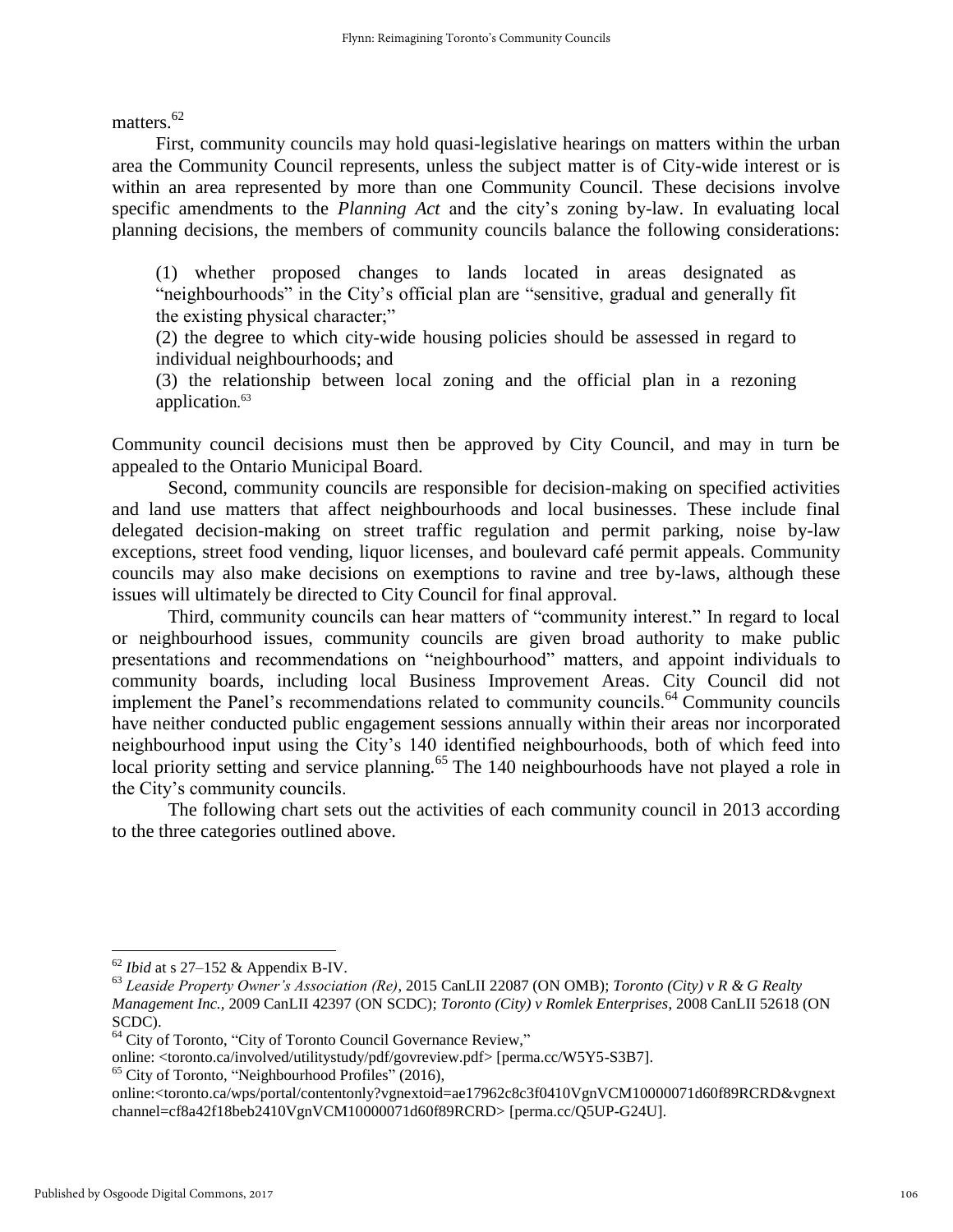|              | Planning/       | <b>Land use</b> | <b>Community</b> | <b>Total</b> |
|--------------|-----------------|-----------------|------------------|--------------|
|              | Zoning/Heritage |                 | interest         |              |
| Etobicoke    |                 | 258             | 38               | 373          |
| North York   | l 14            | 222             | 22               | 358          |
| Scarborough  | 54              | 150             | 29               | 233          |
| Toronto-East | 251             | 504             | 35               | 790          |
| York         |                 |                 |                  |              |

Chart 1: Community Council Decision-Making by Category, based on the subject matter of the decision document

The vast majority of community council decisions relate to planning, zoning, heritage, and land use matters. This is consistent with Enid Slack's observations in 2005 that community councils are essentially "local planning committees"<sup>66</sup> and further substantiated by Spicer's recent study on the main activities coming before community councils.<sup>67</sup> Second, the community councils differ in the number and type of issues that they consider. The Toronto-East York Community Council handles twice the number of issues compared to any other community council. Proportionately, the Scarborough Community Council considers the largest number of community issues. Third, Toronto's community councils do not generally consider community or neighbourhood matters and, of those that are considered, the bulk relate to the appointment of residents to local and community boards, rather than public presentations and recommendations on "neighbourhood" matters. There is initial evidence that, in the fifteen years since they were introduced, Toronto's community councils have focused largely on local planning issues, with minimal attention to both the stewardship role originally intended by the 1997 provincial legislation and the community role recommended by the Governing Toronto Panel.

## **D. A SHIFTING FOCUS ACROSS GEOGRAPHIC LINES**

There have been notable exceptions to this general focus on local planning. In 2012–13, the Toronto-East York Community Council used the authority of Toronto Municipal Code's Chapter 27 to argue that, "community councils are entitled to hear from the public about local needs and neighborhood issues."<sup>68</sup> The Toronto-East York Community Council struck a subcommittee to consider the local impacts of a proposed casino within the downtown area. Under the Municipal Code, the community council can only make recommendations to Council on "local" official plan and zoning by-law amendments, or planning applications that "are not of city-wide interest," neither of which applied in this case. However, community councils may create subcommittees that report directly to City Council on public hearings or public presentations.<sup>69</sup> The subcommittee must have terms of reference, including details as to why an existing committee or public advisory body cannot do the work, and a Clerk's impact statement identifying the staff and other resources the committee or public advisory body needs for support

 $\overline{a}$ <sup>66</sup> Enid Slack, "Assessing Municipal Amalgamation In Toronto, Canada: What Has it Achieved?" (2005) 11 National Security and Defence 49 at 57.

<sup>67</sup> Spicer, *supra* note 7 at 139.

 $68$  Interview, 10 December 2015.

<sup>69</sup> City of Toronto, "Toronto Municipal Code: Chapter 27, Council Procedures" (31 January 2017), s 27–131(A) & (D), online: <toronto.ca/legdocs/municode/1184\_027.pdf> [perma.cc/4TEZ-DZCP].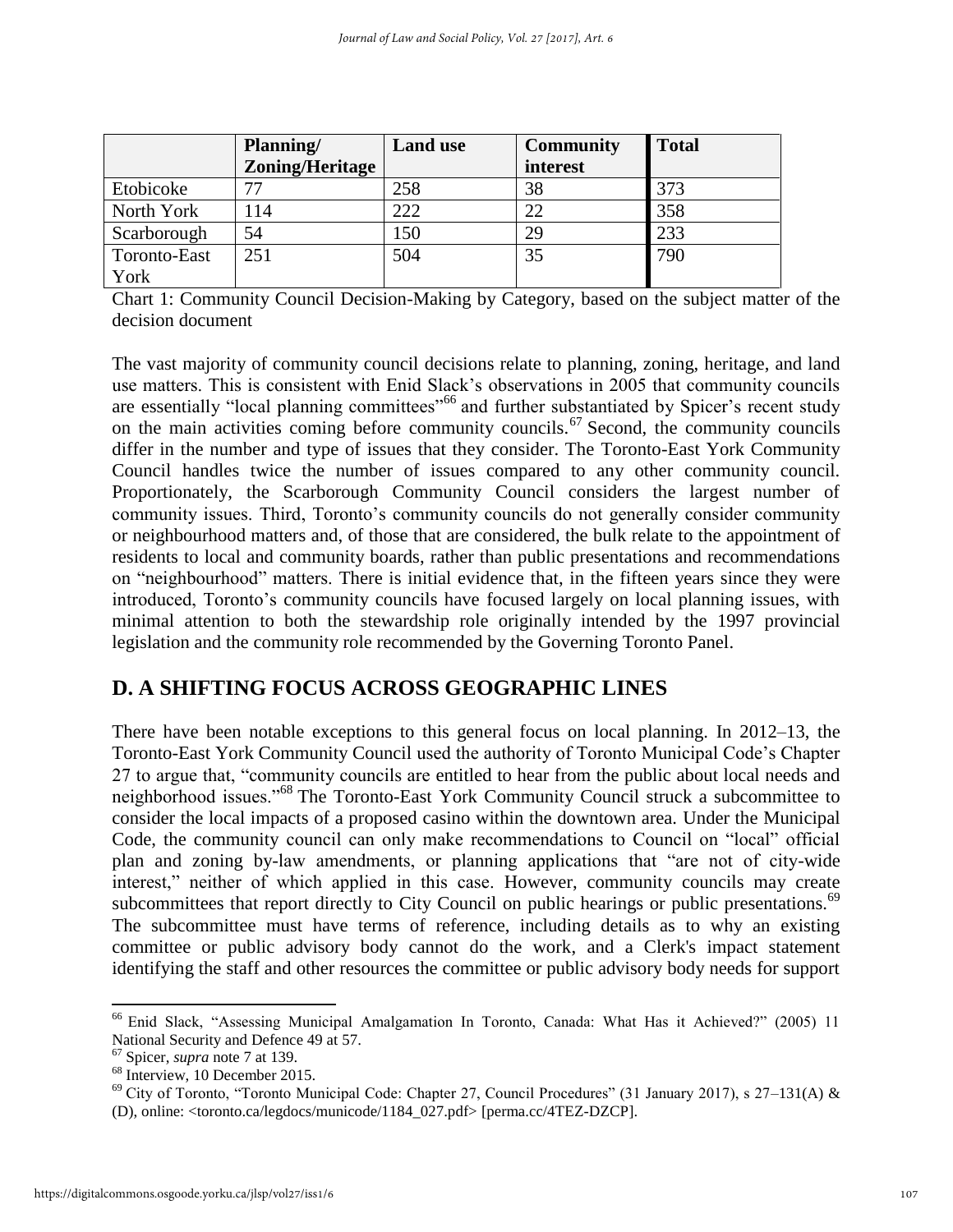and a statement that such resources are available.<sup>70</sup> The Clerk's Office did not push back against the move.  $71$ 

One of the local councillors, who was involved in the decision to establish the Subcommittee, said:

I think the big thing was we didn't feel like we were getting enough of an opportunity to evaluate what the impacts were on a local level of a citywide decision, the decision was very specific, about two neighbourhoods, but, with respect to the Toronto East York Community Council district, there was no member of the Community Council on executive where the item was being debated. And we wanted to get really down into what planning implications, what traffic implications, what social development impacts would have on it, would a casino have on a neighbourhood. $^{72}$ 

A local councillor involved in the issue describes the goals of the Subcommittee as "specific to the planning and transportation impact, which are squarely within the purview of Toronto-East York Community Council." The main benefit of the approach was that it "allowed us to question staff in far greater detail and to scrutinize the assumptions that were being made by various actors and players."<sup>73</sup>

Another councillor put it this way, "[w]hat we did have is the ability to create a forum for the casino exploration and use that forum to get the information we need, … to get staff in front of us and push them on things like parking requirements and cost of parking spaces, and vehicle studies and do all the stuff from the areas where community council had jurisdiction to deal with it as a land use issue."<sup>74</sup>

To some staff, this community-focused role was anticipated when the Toronto Municipal Code was amended following COTA's enactment. One of the City of Toronto staff members who helped design the community council model said: "[i]f you're going to say that we have segregated out a body, a committee which is geographically ward based, it has to be able to do some work, right, otherwise what is the point?"<sup>75</sup> In this staff member's view, the 2012–13 casino decision represents the community council having "stood the test of time."<sup>76</sup> By operating through a formal committee, the community council was able to engage directly with business improvement areas and resident associations, request staff reports on the impacts of a casino, and make recommendations directly to City Council. The community council's activities resulted in numerous reports with a focus on the planning, local transportation, local economic development, and health of this "city-wide" issue.

 $70$  *Ibid*, s 27–130(b)(2)(e)–(f). No information could be located on the terms of reference of the Subcommittee or the details of the Clerk's impact statement.

 $71$  Interview, 22 April 2015.

<sup>72</sup> Interview, 5 July 2016.

<sup>73</sup> *Ibid.*

 $74$  Interview, 7 July 2016.

 $75$  Interview, 17 May 2016.

<sup>76</sup> *Ibid*.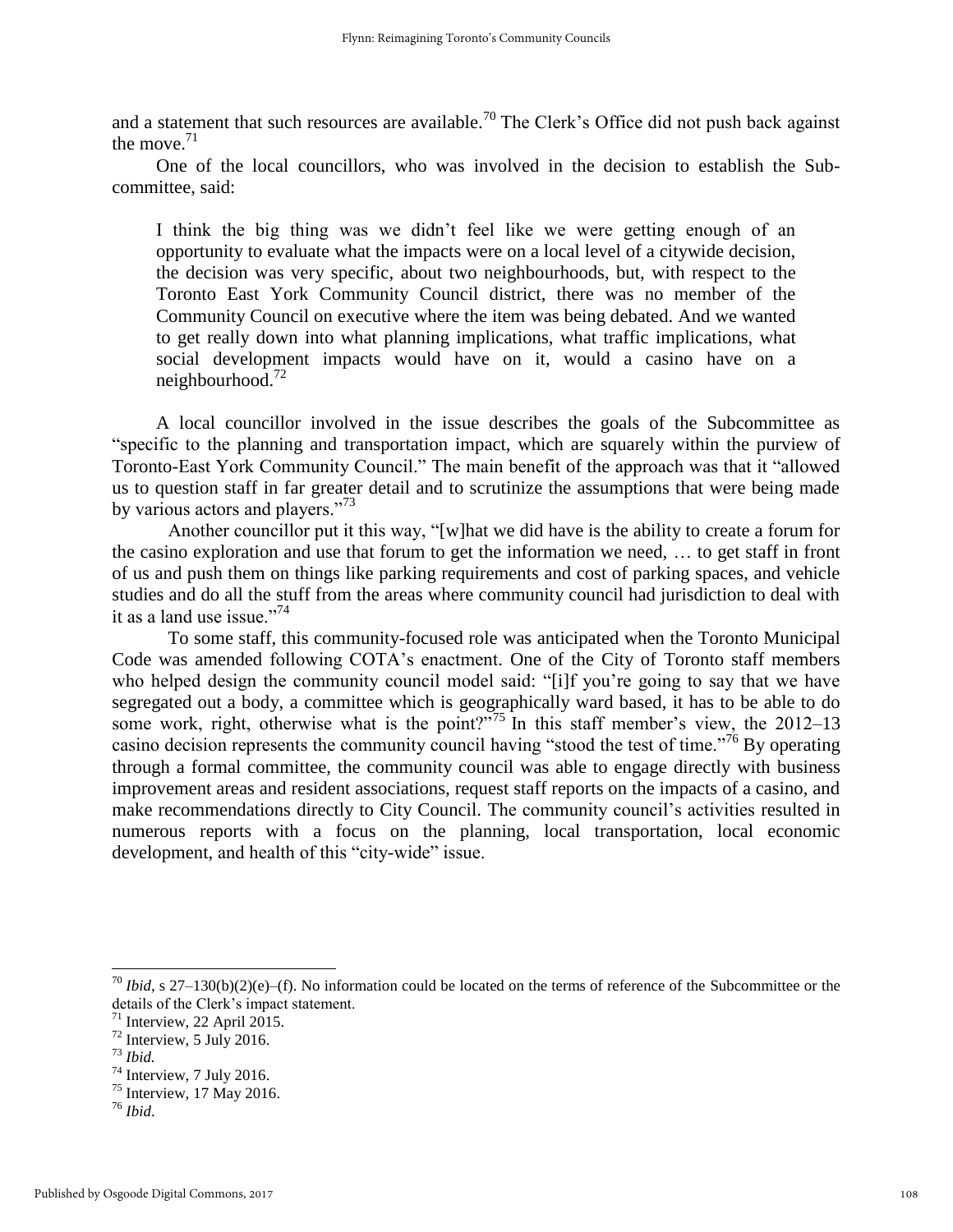The Toronto-East York has used this model for two other city-wide decisions.<sup>77</sup> Other community councils have considered "city-wide" issues as well, generally through information reports during meetings.<sup>78</sup> The examination by community councils of matters beyond local planning decisions, however, is limited.

## **III. GOING FORWARD: COMMUNITY COUNCILS BEYOND LOCAL PLANNING?**

At the beginning of this paper, I set out the three arguments in favour of community council-like bodies: the desirability of civic engagement and participation; the importance of local autonomy or "subsidiarity;" and the utilitarian need for further delegation at the municipal level. To achieve these objectives in Toronto, the artificial binary of "local" and "city-wide" must be confronted. Having established that community councils largely serve as local planning committees, this section sets out the city's legal options for moving forward with a more participatory model for community councils. This section also considers why such a move would be advantageous for Toronto.

## **A. DELEGATION AND COMMUNITY COUNCILS**

Municipal governments can use delegation to balance what local forums can do. Delegation in its most formal sense means a transfer of final decision-making power. The *City of Toronto Act, 2006* provides the city with wide discretion as to how it may organize its decision-making model. According to a former senior staff member of the City of Toronto who was involved in governance during and after amalgamation, "[w]e actually have the tools and the legislation to further empower the community councils. We can delegate more to the community councils than we have delegated."<sup>79</sup> Under the City's current organizational model, some matters like parking are "local" whereas others like housing are "city-wide." The localness of, for example, parking is partly a question of subject, namely that certain types of decisions are reasonable to delegate to a smaller pool of decision-makers. But localness relates also to the geography of the City under the assumption that such decisions pertain only to a subsection of interests, namely residents of that particular section of the City, and therefore are appropriately determined by representatives within that area.

To one senior staff member, who used to work on "city-wide" strategic issues at the City of Toronto, delegation to a more localized committee or council is one way of managing the intense workload of City Council. This staff person explained that, at present, long debates can be held on any matter: "as long as council agendas look like they do, the size of council is a problem, because theoretically, on any given matter, you've got 45 people, any single one of them can ask questions of staff, every single one of them can speak, every single one of them can ask questions of any one of them who speaks and moves a motion. So, you can, you do have a debate that can go on for three days. But that debate, appropriately, can be about casino, or about

 $77$  The Toronto-East York Community Council has also introduced subcommittees to examine the local impacts of the possible expansion of the Billy Bishop Toronto Centre Airport runway and the future of the Toronto Exhibition Place.

<sup>&</sup>lt;sup>78</sup> See especially the Scarborough Community Council, who include an information report on a matter of local interest which is otherwise considered to be a "city-wide" issue at the start of each meeting.

 $79$  Interview, 17 February 2016.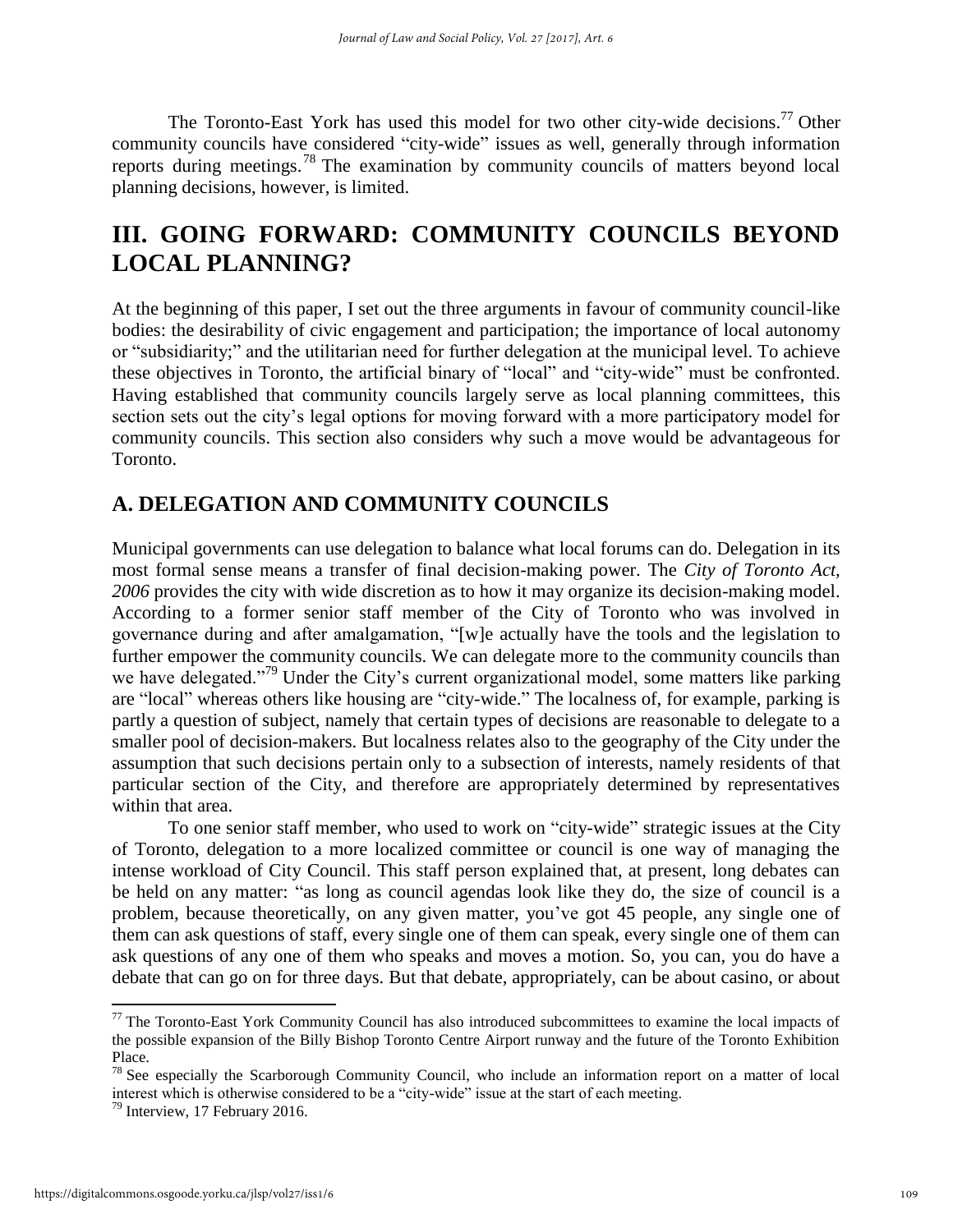a tree." To this staff member, "t]here's nothing wrong in having a long and fulsome and thorough debate, as long as it's on matters of broad policy. … [T]he menu of things that comes to full council should really be much smaller."80

Delegation may also be conceptualized as a process of urban maturity. Up until the last two decades in Ontario, provincial legislation was very prescriptive in regard to municipal powers, such that municipalities could only take action that was set out in the applicable legislation. Councillors and staff may be reluctant to push the boundaries and introduce laws that are not clearly spelled out in legislation due to the legacy of municipal power in Toronto. As a staff member involved in the design of the *City of Toronto Act, 2006* told me, "[when you ask] 'Are we allowed to do that? Can we do it?' It's pushing off responsibility, as opposed to 'How can we?"

### **B. THE LIMITATION OF "LOCAL" AS THE BASIS OF COMMUNITY COUNCIL DELEGATION**

The city's current definitions of "local" and "city-wide" significantly limit what community councils may do. At present, the focus of community councils on "local" issues means that very little may be delegated to them for consideration. The bifurcation of "local" versus "city-wide" is flawed in three main ways. First, "city-wide" decisions affect local areas, too. For example, the introduction of a casino is a city-wide issue based on the City of Toronto's definition because the project affects more than one community council area, impacts the city's revenue and tourism, and implicates addiction and public health. Based on research on the NIMBY effects of decisionmaking, Toronto is right to ensure that such decisions are given a city-wide lens, particularly in regard to the implications for the city's most marginalized residents.<sup>81</sup> The concept of "local" suggests that certain matters are inherently smaller or larger scale, and that governance forums should be divided on that basis. The reality is that transit systems, affordable housing, and casinos are as much about the scale of the neighbourhood as they are about the city as a whole. In the 2012–13 casino decision, the circumstance that made the matter local was the impact that the casino would have on the local community, not whether the subject matter itself was a local one.

Second, "local" decisions can also have significant effects on the city as a whole. For example, community councils have delegated authority to determine parking permitting, which, in addition to affecting the particular area, can have broader implications for initiatives like car sharing. Car sharing not only triggers parking permits in community council areas across the city, it implicates city-wide policies like the Climate Change, Clean Air, and Sustainable Energy Action Plan.<sup>82</sup> Artificially distinguishing issues in such a manner produces a single lens and dismisses the consequences on other scales. Deb Cowen and Vanessa Parlette write about the pitfalls of directing resources—and therefore responsibility—at the neighbourhood scale, particularly in economically disadvantaged communities, without recognizing that the remedies to neighbourhood matters are only really solvable at the municipal, provincial, or even federal levels. Local and city-wide are not simply about the subject-matter, which is the basis upon which the city sets out the distinction. Instead, local and city-wide relate to consequences. As

<sup>80</sup> *Ibid*.

<sup>81</sup> Valverde, *supra* note 33.

<sup>&</sup>lt;sup>82</sup> City of Toronto Staff Report, "Reserved On-Street Parking Spaces for Use by Car-Share Vehicles – Pilot Program in the Downtown Area" (21 August 2009).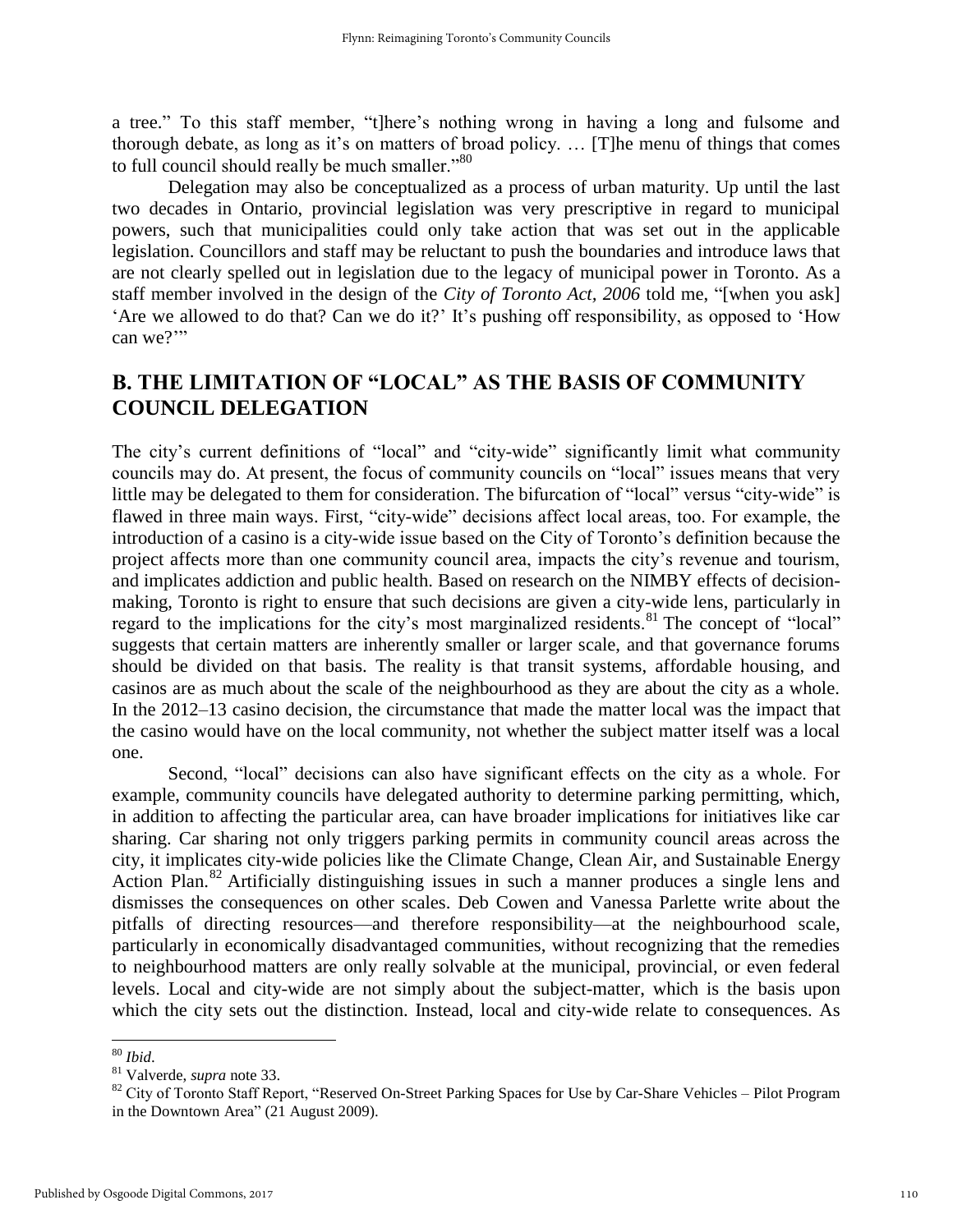raised by Cowen and Parlette, the creation of geographies of subject-matter problematize phenomenon in particular communities rather than highlighting systemic or higher-order causes and contributions.

Third, the binary has theoretical limitations. Nicholas Blomley writes, "[l]aw draws from and organizes space, and in so doing structures power relations in specific and highly consequential ways. The specificity of law is worth underscoring: if our focus is on the particular socio-technical practices that produce and sustain territory, we should anticipate that law in general structures territory in quite particular ways."<sup>83</sup> Paul Berman's "cosmopolitan approach" suggests moving away from the binary of local versus regional, or affiliation with a singular community, identity, or geography. Instead, identities and jurisdictions may overlap, compete, and conflict.<sup>84</sup> He suggests that there is no binary between local and other jurisdictional space, [a] cosmopolitan approach allows us to think of community not as a geographically determined territory circumscribed by fixed boundaries, but as "articulated moments in networks of social relations and understandings." This dynamic understanding of the relationship between the "'local' community and other forms of community affiliation … helps to conceptualize legal jurisdiction in terms of social interactions that are fluid processes, not motionless demarcations frozen in time and space."<sup>85</sup>

#### **C. OPTIONS FOR MOVING FORWARD**

There are several options for how a more expanded delegation could work both within Toronto's existing legislative constraints and through amendments to provincial legislation. First, the list of matters deemed "local" could increase and a local body, like a community council, could decide these matters. To execute this option, the definitions and content of "city-wide" and "local" as the basis for decision-making by governance bodies within the city need to be reviewed and amended. According to a veteran staff member who helped design the current structure and authority of community councils, including what specific powers should be delegated, one of the central criteria regarding the distinction between "local" and "city-wide" was based on differences in city policies such as four way stops, natural gardens, and the tree canopy that may be "tolerated" across the city.<sup>86</sup> This tinkering is the simplest way to rethink the function of community councils. This option would require no legal amendments to COTA, assuming that community councils were not delegated any of the powers set out in section 22(1), including acting as a final, budgetary decision-maker or making certain decisions related to the *Planning*  Act.<sup>87</sup> For example, cycling lanes could be added to the "local" column, as they were prior to 2007.

Second, "local" and "city-wide" could be reimagined with City Council as the body that sets broad policy, whereas detailed decision-making may be given to community councils. In this option, City Council could articulate the principles on matters of "city-wide" importance, then grant power to community councils to decide the details. City Council could set out the policy frameworks. As one staff member emphatically stated, "[t]here's not enough being delegated."<sup>88</sup>

<sup>&</sup>lt;sup>83</sup> Nicholas Blomley, "The Territory of Property" (2015) 40:5 Progress in Human Geography 593 at 595.

<sup>&</sup>lt;sup>84</sup> Paul Schiff Berman, "The Globalization of Jurisdiction" (2002) 151 U Pennsylvania L Rev 311.

<sup>85</sup> *Ibid* at 322.

<sup>86</sup> Interview , 10 December 2015.

<sup>87</sup> *City of Toronto Act, supra* note 5, s 22(1). See also *Planning Act*, RSO 1990, c P13.

<sup>88</sup> *Ibid*.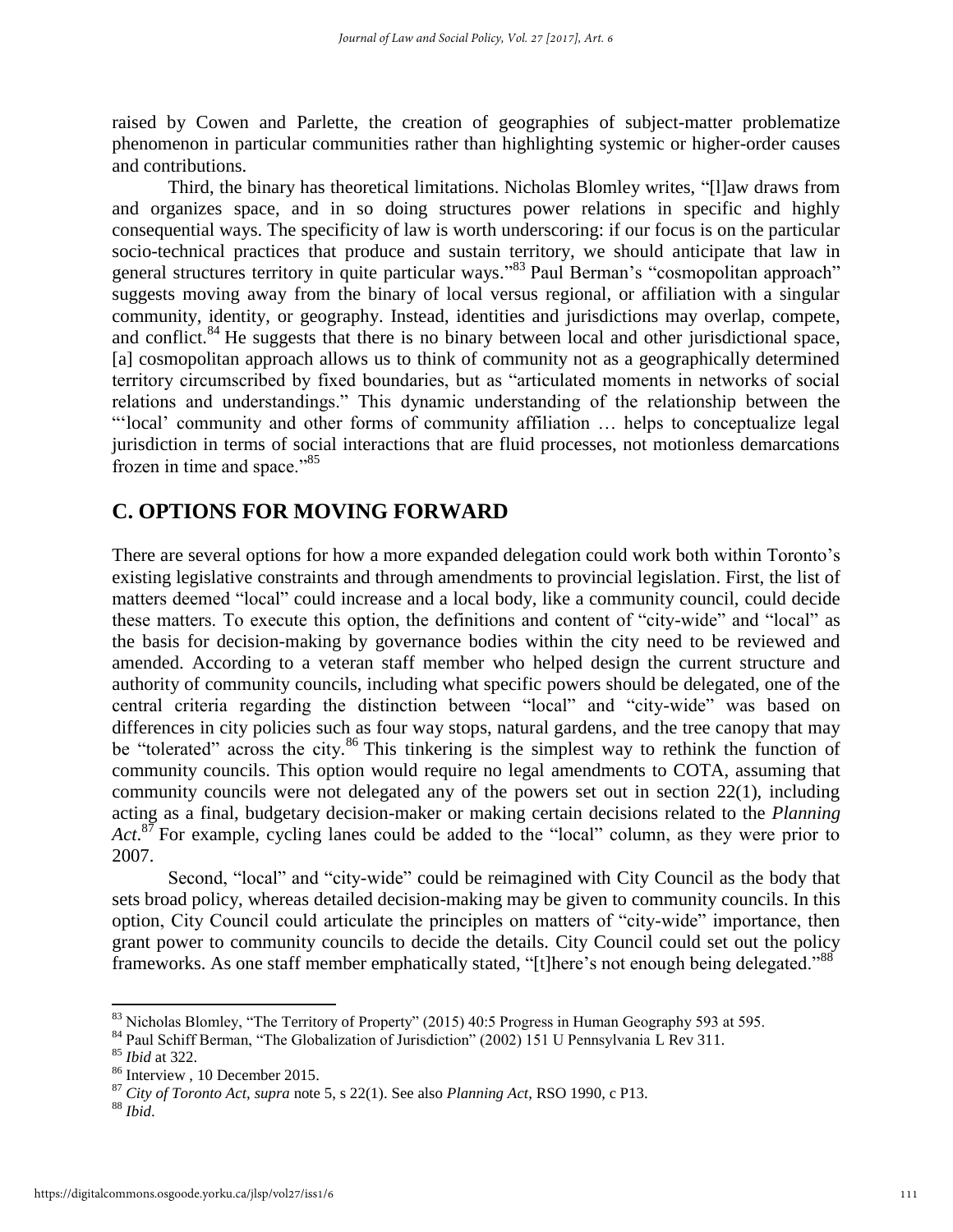This second option is easier said than done. The changes in the city's governance structure were partially a shift to make City Council operate more efficiently, as Spicer has demonstrated. Another factor, however, was to include a possibility to look at the city-wide perspective, too.<sup>89</sup> Amalgamation ultimately eroded the two-tier perspective by integrating what was formally a metropolitan level with the municipal level.

As a former senior staff member, who worked in in various departments both pre- and post-amalgamation told me, amalgamation wasn't all bad: "there is something to be said for just coordinating better and putting in place mechanisms that make sure you were to cross boundaries that were kind of arbitrary to serve the people as a whole."<sup>90</sup> There are drawbacks, too, namely that, "the two-tier did give you the ability for different people to look at things differently, either from a sort of citywide or region-wide perspective and a local perspective."<sup>91</sup> Politically, councillors should have both a local and city-wide lens and "it's hard for them to do both, it really is, it's almost impossible."<sup>92</sup> This second option would reduce the agenda at City Council, but may not practically change the perspective that city councillors bring to an issue.

Third, community councils could facilitate the consideration of "city-wide" matters, as the Toronto-East York Community Council first did with the 2012–13 casino decision and as the Governing Toronto Panel recommended. At the simplest level, staff and City officials could encourage widespread use of the current provisions of the Municipal Code, meaning the use of community councils as forums for public presentations and recommendations on neighbourhood matters, reporting on the local implications of the City's official plan, zoning by-law amendments and planning applications, and convening community meetings to inform the public on planning applications of city-wide interest.

While it is procedurally simple to consider the local effects of city-wide decisions, community councils are unlikely to adopt this third option beyond the limited uses to date. A senior City of Toronto staff member told me, "I tell this advice to people all the time and I hate to be the bearer of it, but, my cynical view of committees is that the number one objective that members share for a committee meeting is to get out of there as quickly as possible.<sup>"93</sup> This has taken place in one particular community council, where "community" issues related to broad policy matters were added to the agenda for information only. The reaction of other councillors is evidence of disfavour for this approach:

Every month you'll be looking at the agenda, there are guests of the committee that are invited, they invite people to come in and brief the committee on what's going on in the fashion industry, or economic indicators, whatever. [This councillor's] committee members don't thank him for it, because the meetings go on, they're seen maybe as too abstract, they're not about making decisions, they don't lend themselves to motions and amendments, or whatever.  $94$ 

Councillors may also be hesitant to transfer any of their ward-based influence to a community council with greater authority.

<sup>89</sup> Spicer, *supra* note 7 at 144.

<sup>&</sup>lt;sup>90</sup> Interview, 18 May 2016.

<sup>91</sup> *Ibid*.

<sup>92</sup> *Ibid*.

<sup>&</sup>lt;sup>93</sup> Interview, 10 December 2015.

<sup>94</sup> *Ibid*.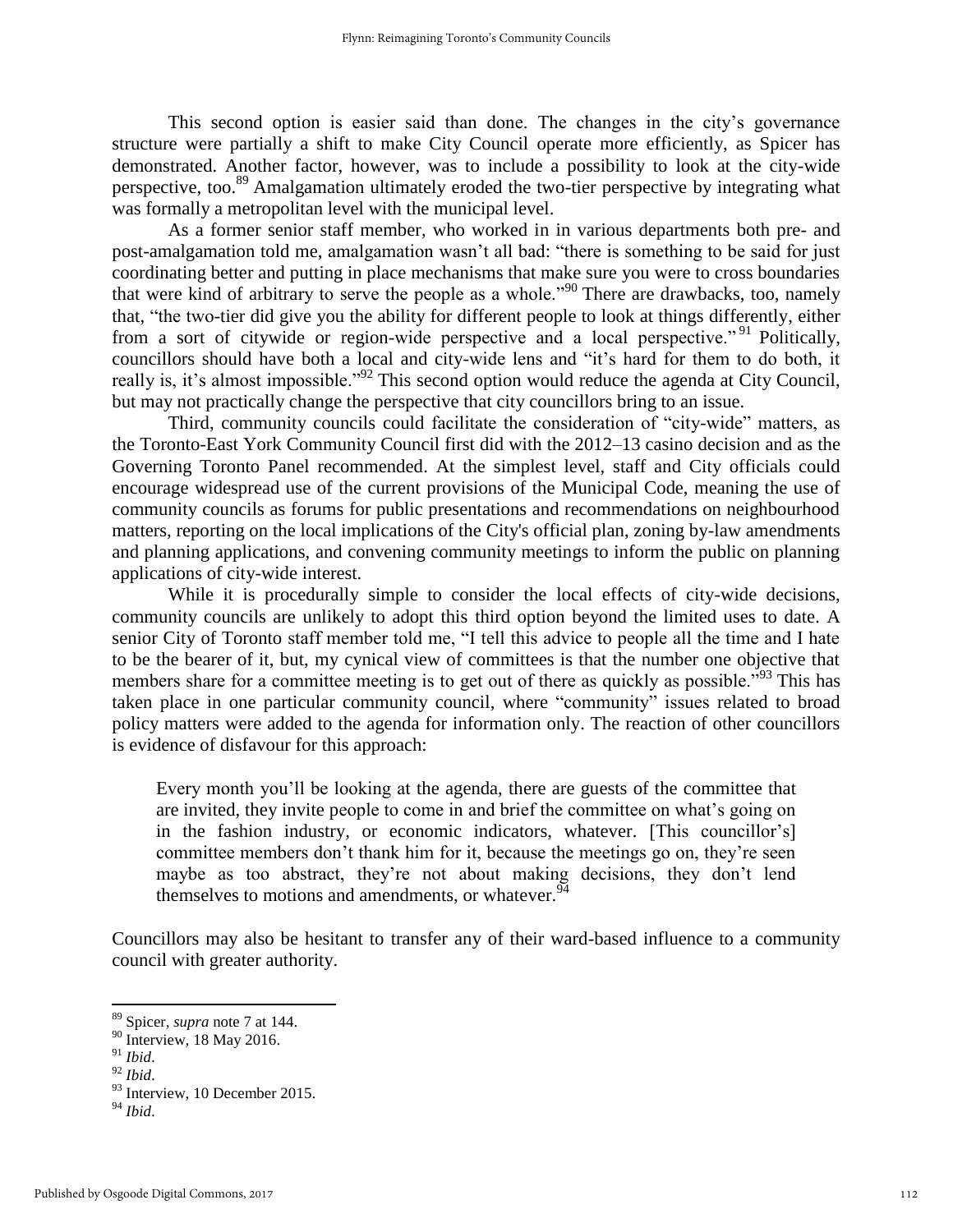A more deliberative approach to community councils is needed. Community councils could play an expansive role in augmenting participatory democracy in the city if they were expressly mandated to act as forums for considering the local effects of "city-wide" decisions and for advising City Council on neighbourhood issues. This option would mean opening the door to considering other configurations for Toronto's community councils, including membership, number, and budget. Such a move may require amendments to the *City of Toronto Act, 2006*, for example, if budgetary decisions were delegated or if community councils were to be comprised of a significant number of non-City Council members.<sup>95</sup> It could also occur if the province mandated such bodies, as has taken place within Quebec's municipal model.<sup>96</sup>

This option requires confronting the tension between rational bureaucracy and messier forms of political action. Boaventura de Sousa Santos notes that the theoretical debates on the relationship between representative and participatory democracy often forget that these two concepts must work together.<sup>97</sup> He writes that participatory democracy in complex political environments always presupposes opportunities for delegation and representation. Indeed, the model for this public engagement and involvement should be complex and sophisticated in order to reflect the importance of overlapping, multifaceted, and multiplayer decision-making at the municipal level. He favours this decisional complexity in stark contrast to the approach of Max Weber, who argues instead for rational bureaucracy. Santos proposed the following hypothesis: "in internally differentiated societies, the stronger the bond between democracy and distributive justice, the more complex the methodology that guarantees such bond tends to be. The decrease of complexity that bureaucracy allows for cannot but bring about the loosening of the bond between democracy and distributive justice." <sup>98</sup> A rational system of decision-making misrepresents the messy reality of participatory democracy, which is interconnected with the tugs and pulls of representation and delegation.

The messiness that Santos speaks of requires the City to move back, to listen, and to let other voices in. As one senior civil servant suggested, the local governance system "has to be more flexible and less rigid and the only way to make it less rigid would be [that] the government plays the role of a facilitator in the sense of setting up the mechanism, but not on running the mechanism."<sup>99</sup> There would need to be less control of the forums of decision-making and of the conversations that will take place.

In New York, this option is at least partly achieved through community committees where anyone may attend a meeting and have a voice, where the members are not part of the local government, and where city staff attend to document and report on what is said. Moreover, any matter can be raised by the committee, whether or not it has to do with local planning or in relation to a city-wide issue. Community committees are well-known for raising opinions that are contrary to those of elected officials, which can lead to changes in proposed policies.<sup>100</sup> Los Angeles goes even further by letting the public set the boundaries for the local bodies, by providing some funding for organizational needs, and by encouraging greater representation

<sup>95</sup> See in particular *City of Toronto Act, supra* note 5, s 22(1)(8), which restricts delegation of adopting or amending the budget of City Council.

<sup>96</sup> Spicer, *supra* note 7 at 143.

<sup>&</sup>lt;sup>97</sup> Boaventura de Sousa Santos, "Participatory Budgeting in Porto Alegre: Toward a Redistributive Democracy" (2008) 26 Politics & Society 461.

<sup>98</sup> *Ibid* at 324.

 $^{99}$  Interview, 17 February 2016.

<sup>100</sup> [Roshan Abraham,](http://citylimits.org/author/roshan-abraham/) "Do New York's Community Boards Need Veto Power?" *City Limits* (24 August 2016), online: <citylimits.org/2016/08/24/do-new-yorks-community-boards-need-veto-power/> [perma.cc/W5L7-XTSG].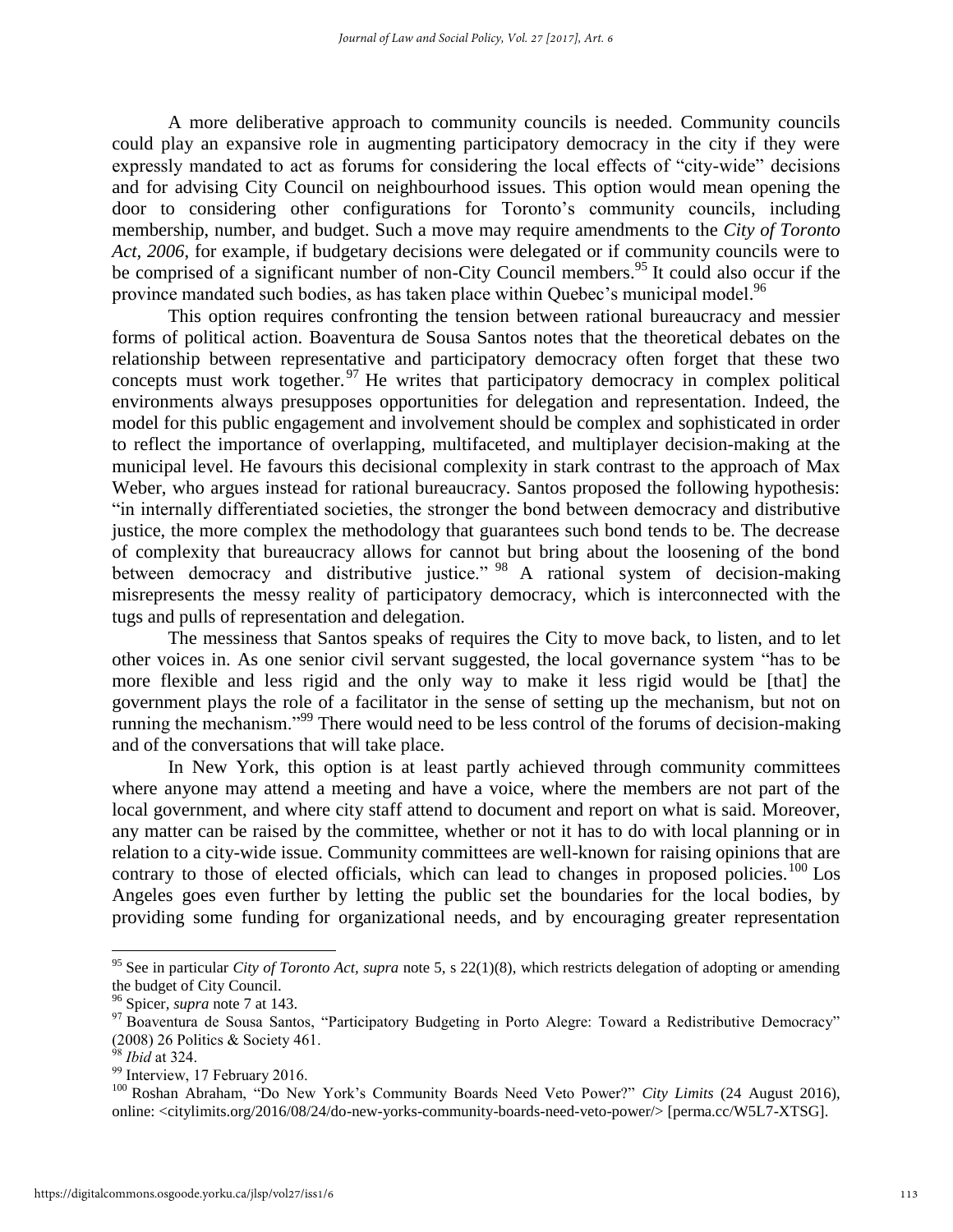from the applicable communities. Like New York, the councils do not have delegated power, but they serve as a crucial model for improving community connections and leading to opposition and change in city-wide policies.<sup>101</sup> Numerous scholars have praised Los Angeles' councils as changing governance by expanding minority representation, reducing political segregation and exclusion, and improving political communication.<sup>102</sup>

Efforts to reimagine community councils are already underway.<sup>103</sup> Toronto could adopt a model of delegated decision-making to an expanded set of community councils, with opportunity for residents to serve directly as decision-makers. Toronto could mirror New York's approach by also having community committees without delegated power. Organized by community council area, these committees can raise matters of community interest and these concerns could feed directly into community councils. These bodies would be larger in size than the ward, which would retain its focus as a representational boundary with which to elect councillors. The process of designing new community councils, and identifying the role of residents, should be a democratic exercise in itself. The premise of such a re-imagination should be the objective of including new, often excluded voices in the decision-making process.

This messier approach to community councils, which does not strictly demarcate what is "local" versus "city-wide" when it comes to localized institutions, leads to greater political legitimacy. Ultimately, this concept of delegation recognizes the importance of local autonomy and the desirability of civic engagement. It also permits more opportunity for local communities to debate the desirability of city-wide initiatives, potentially reducing the friction once matters reach City Council and thereby achieving the utilitarian end of delegation. To effectively reimagine community councils, room must be made to expand the existing practices of these bodies to allow for local conversations, abandoning the artificial categorizations of "local" and "city-wide."

## **IV. CONCLUSION**

In his comprehensive study of Ontario's experiment with community councils, Spicer concluded that "when amalgamation was finalized, the opportunity to introduce strong community councils was lost."<sup>104</sup> This paper offers a somewhat more optimistic view that these unique bodies have the potential to alter the City of Toronto's governance model, and have already done so in limited ways.

At the beginning of this paper, I set out the three arguments in favour of community council-like bodies: the desirability of civic engagement and participation; the importance of local autonomy or "subsidiarity;" and the need for further delegation at the municipal level. This paper detailed the legal history and mandate of Toronto's community councils, and analysed how they may be reimagined under existing law. Community councils have historically focused on "local" planning issues, although some initiatives considered the impact of "city-wide" issues. I argue that the City of Toronto should use these local bodies as forums to foster participatory democracy at a greater scale, as has been done in other large cities. To achieve these objectives, the City can and should use its existing authority under COTA to encourage community councils

<sup>101</sup> Chemerinsky & Kleiner, *supra* note 11.

<sup>&</sup>lt;sup>102</sup> Juliet Musso et al, "Neighborhood Governance Reform and Networks of Community Power in Los Angeles" (2006) 36:1 The American Review of Public Administration 79.

<sup>&</sup>lt;sup>103</sup> City of Toronto Staff Report, "Five-Year Review of the *City of Toronto Act, 2006*" (30 September 2015).

<sup>104</sup> Spicer, *supra* note 7 at 145.